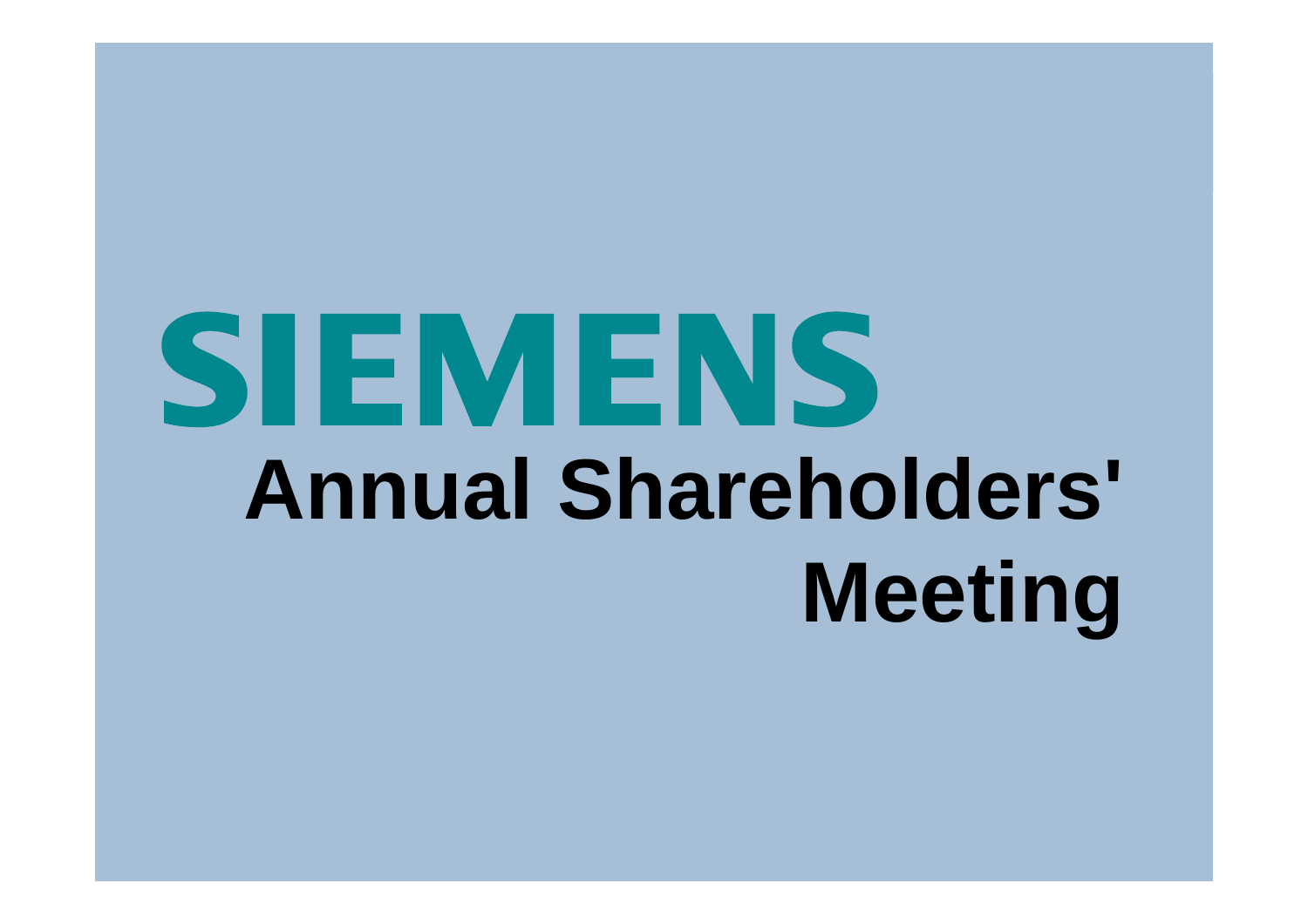#### **Attendance**

### **Represented:**

#### **333,609,516 shares**

#### **= 37.4 9 % of capital stock**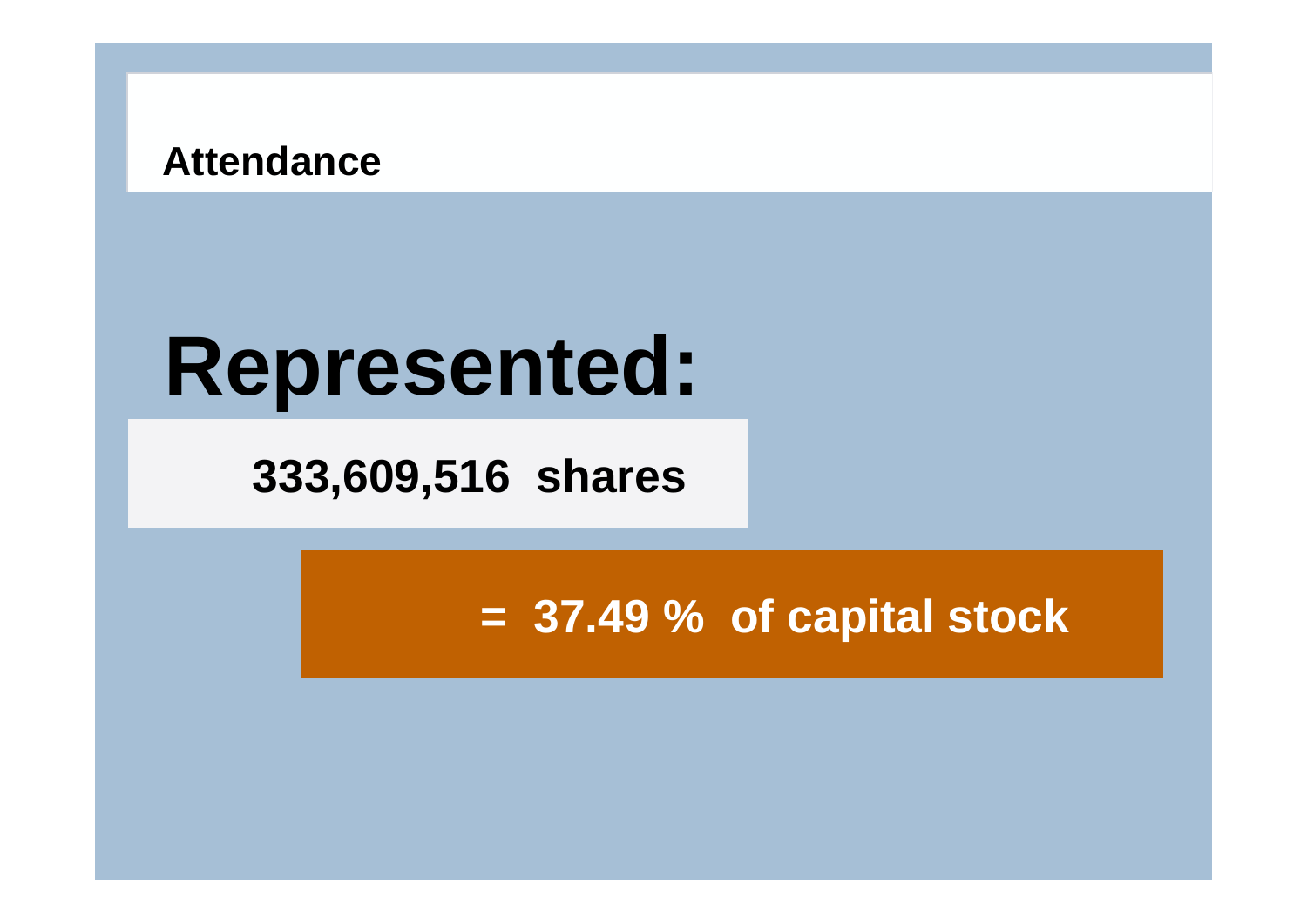#### **Appropriation of net income**

| Not voting:             | 1,399,222   |          |          |
|-------------------------|-------------|----------|----------|
| <b>Abstentions:</b>     | 3,244,005   |          |          |
| <b>Invalid ballots:</b> | 1,500       |          |          |
| <b>Valid ballots:</b>   | 328,964,789 |          |          |
| No votes:               | 1,046,917   | $\equiv$ | 0.318%   |
| Yes votes:              | 327,917,872 | $=$      | 99.682 % |

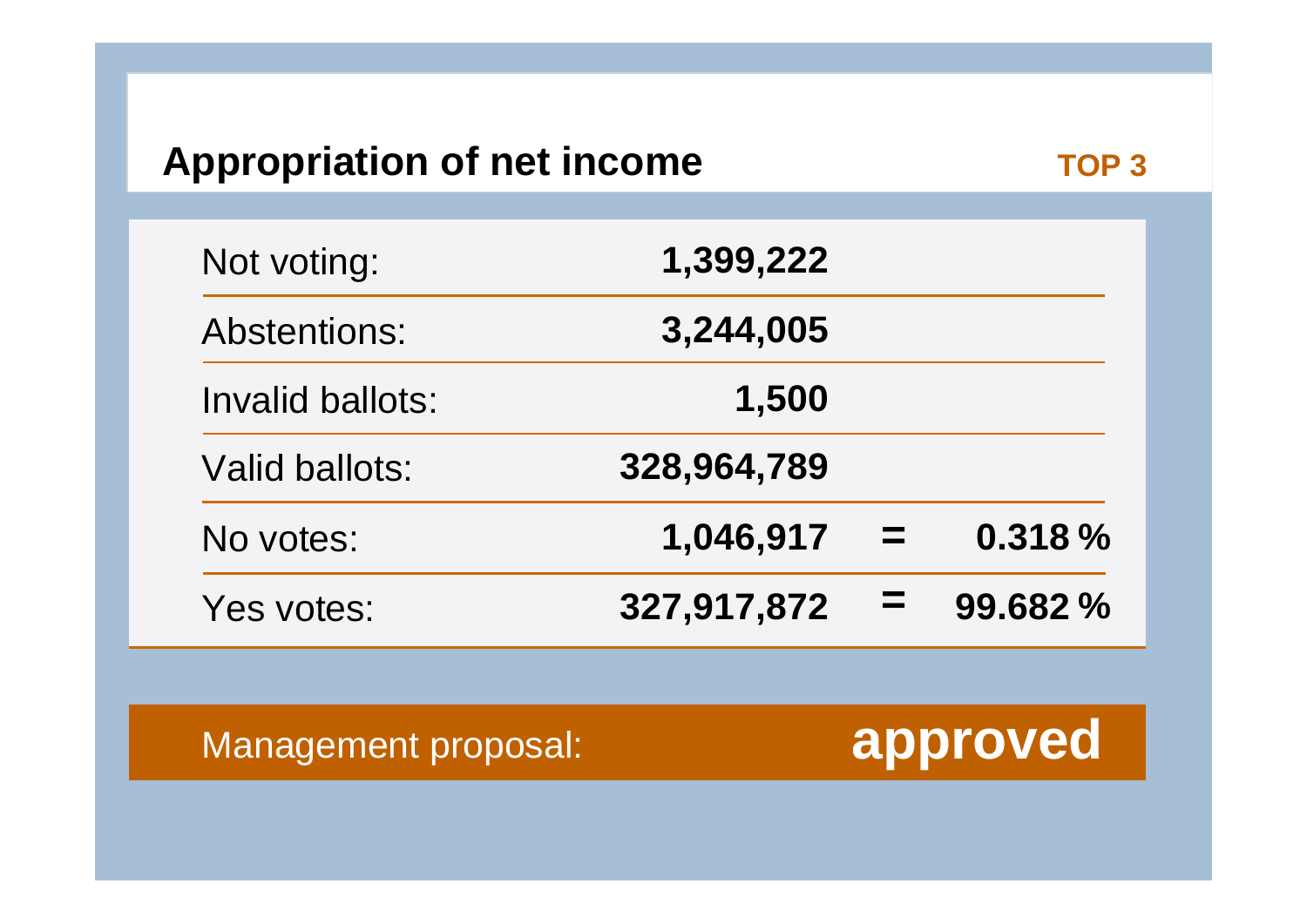#### **Ratification of Managing Board acts**

| Not voting:             | 1,392,148   |   |          |
|-------------------------|-------------|---|----------|
| <b>Abstentions:</b>     | 5,498,363   |   |          |
| <b>Invalid ballots:</b> | 133         |   |          |
| <b>Valid ballots:</b>   | 326,718,872 |   |          |
| No votes:               | 3,723,363   |   | 1.140%   |
| Yes votes:              | 322,995,509 | = | 98.860 % |

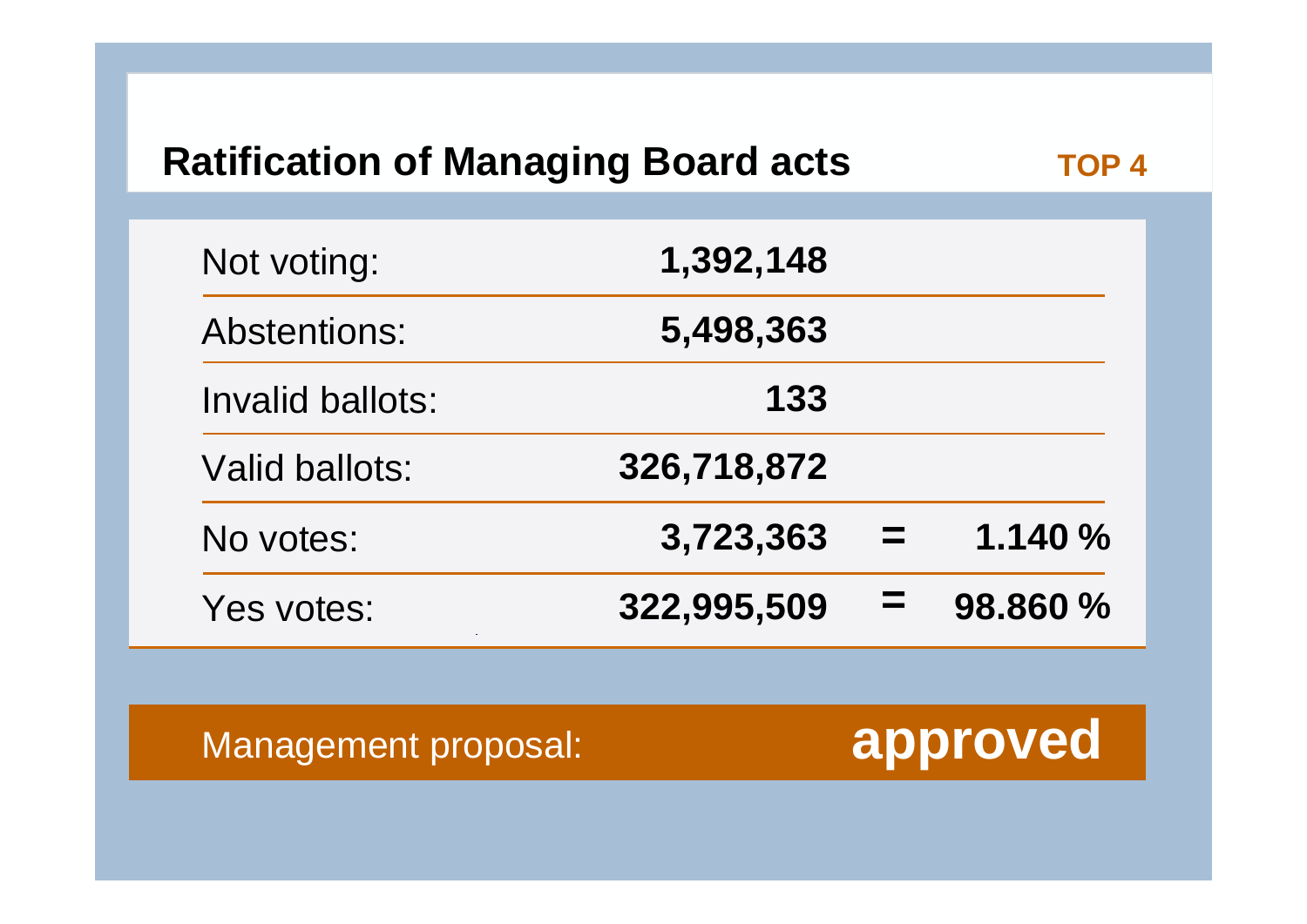#### **Individual ratification Dr. Baumann**

| Not voting:             | 14,601,342  |     |          |
|-------------------------|-------------|-----|----------|
| <b>Abstentions:</b>     | 5,586,210   |     |          |
| <b>Invalid ballots:</b> | 1,029       |     |          |
| <b>Valid ballots:</b>   | 313,420,935 |     |          |
| No votes:               | 2,086,987   | $=$ | 0.666%   |
| Yes votes:              | 311,333,948 | $=$ | 99.334 % |

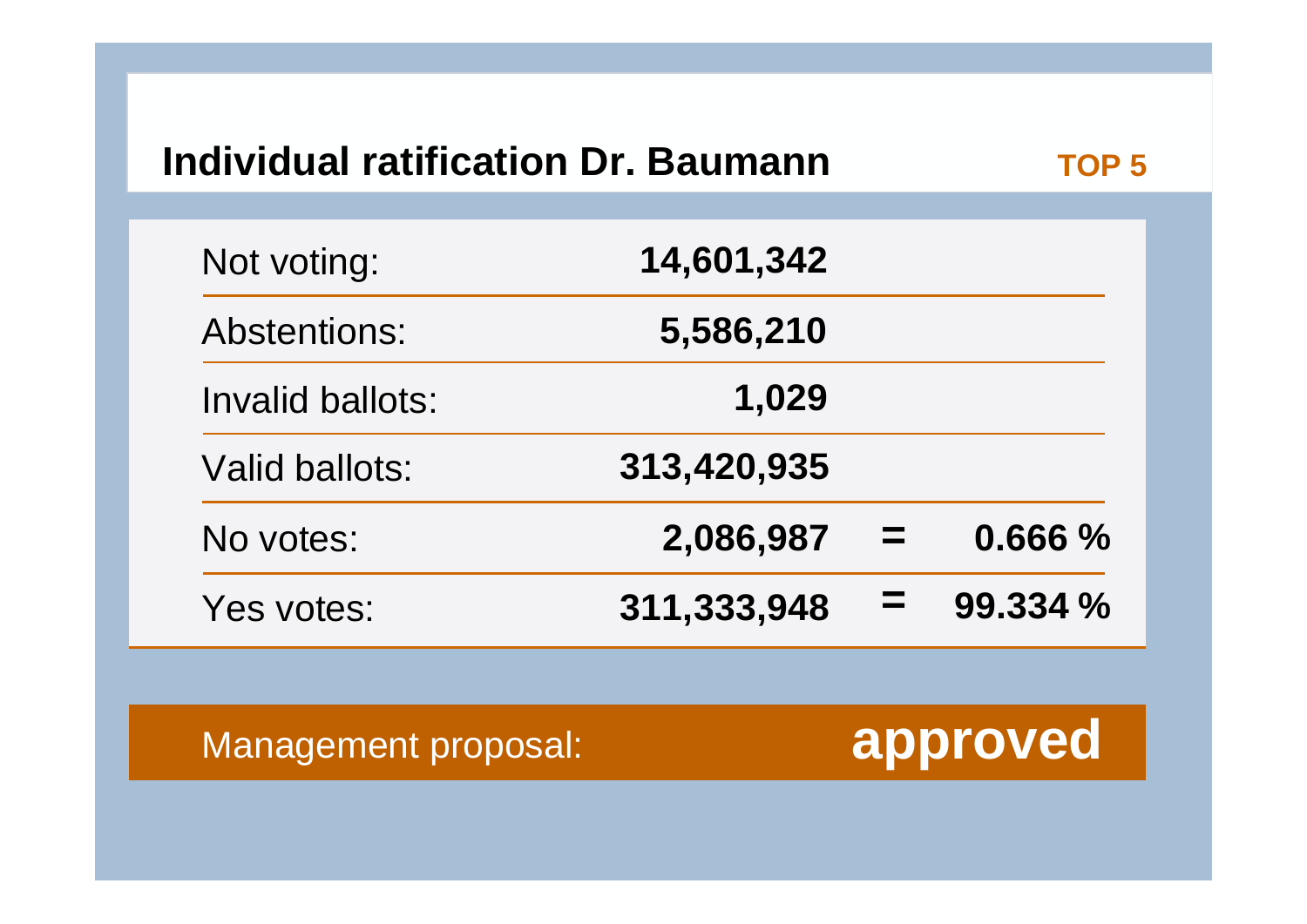#### **Individual ratification Dr. v. Pierer**

| Not voting:             | 14,601,342  |     |          |
|-------------------------|-------------|-----|----------|
| <b>Abstentions:</b>     | 5,587,533   |     |          |
| <b>Invalid ballots:</b> | 1,029       |     |          |
| <b>Valid ballots:</b>   | 313,419,612 |     |          |
| No votes:               | 2,097,969   |     | 0.669%   |
| Yes votes:              | 311,321,643 | $=$ | 99.331 % |

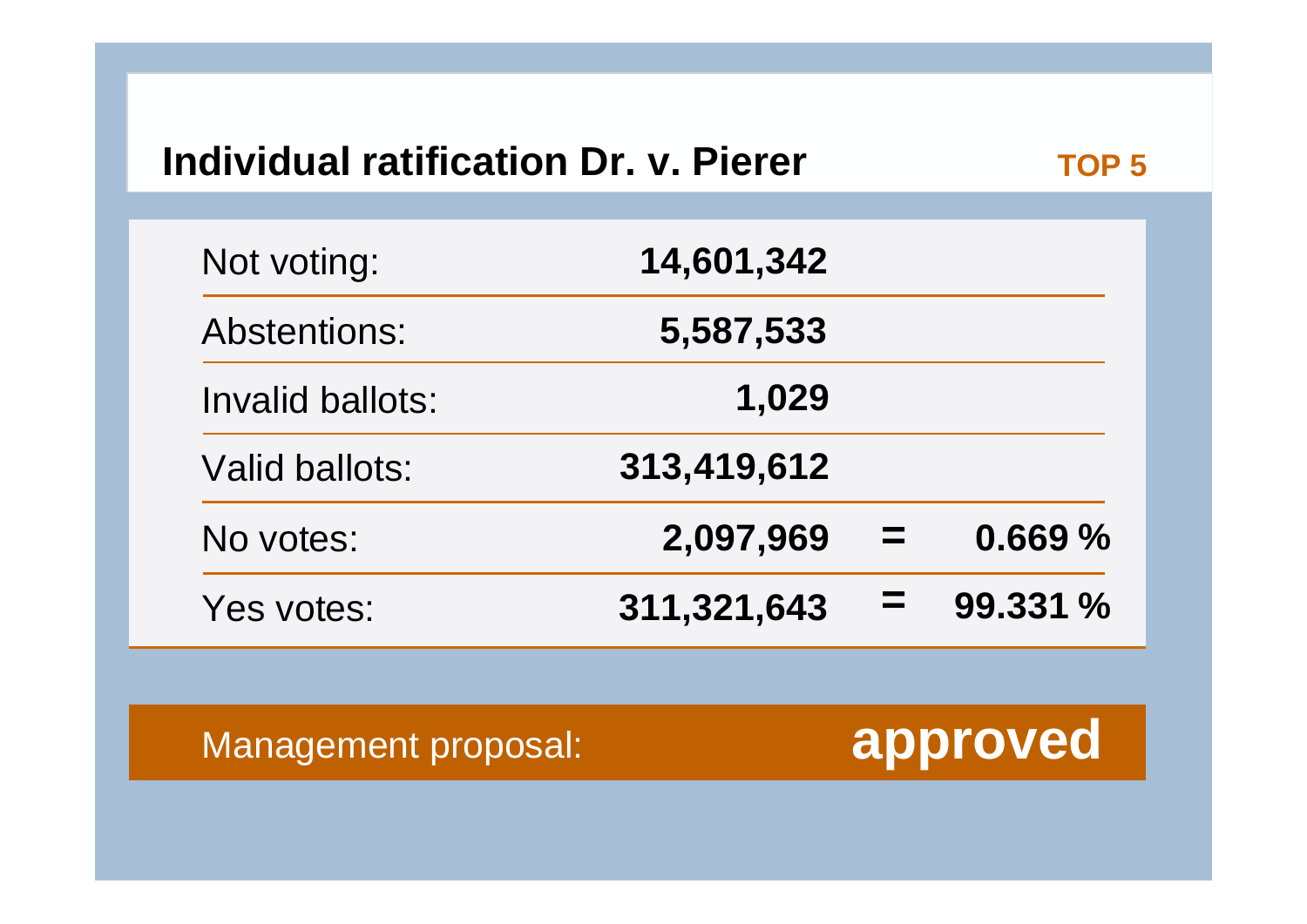#### **Individual ratification Heckmann**

| Not voting:         | 14,601,342  |     |          |
|---------------------|-------------|-----|----------|
| <b>Abstentions:</b> | 5,586,099   |     |          |
| Invalid ballots:    | 1,029       |     |          |
| Valid ballots:      | 313,421,046 |     |          |
| No votes:           | 2,086,446   | $=$ | 0.666%   |
| Yes votes:          | 311,334,600 | =   | 99.334 % |

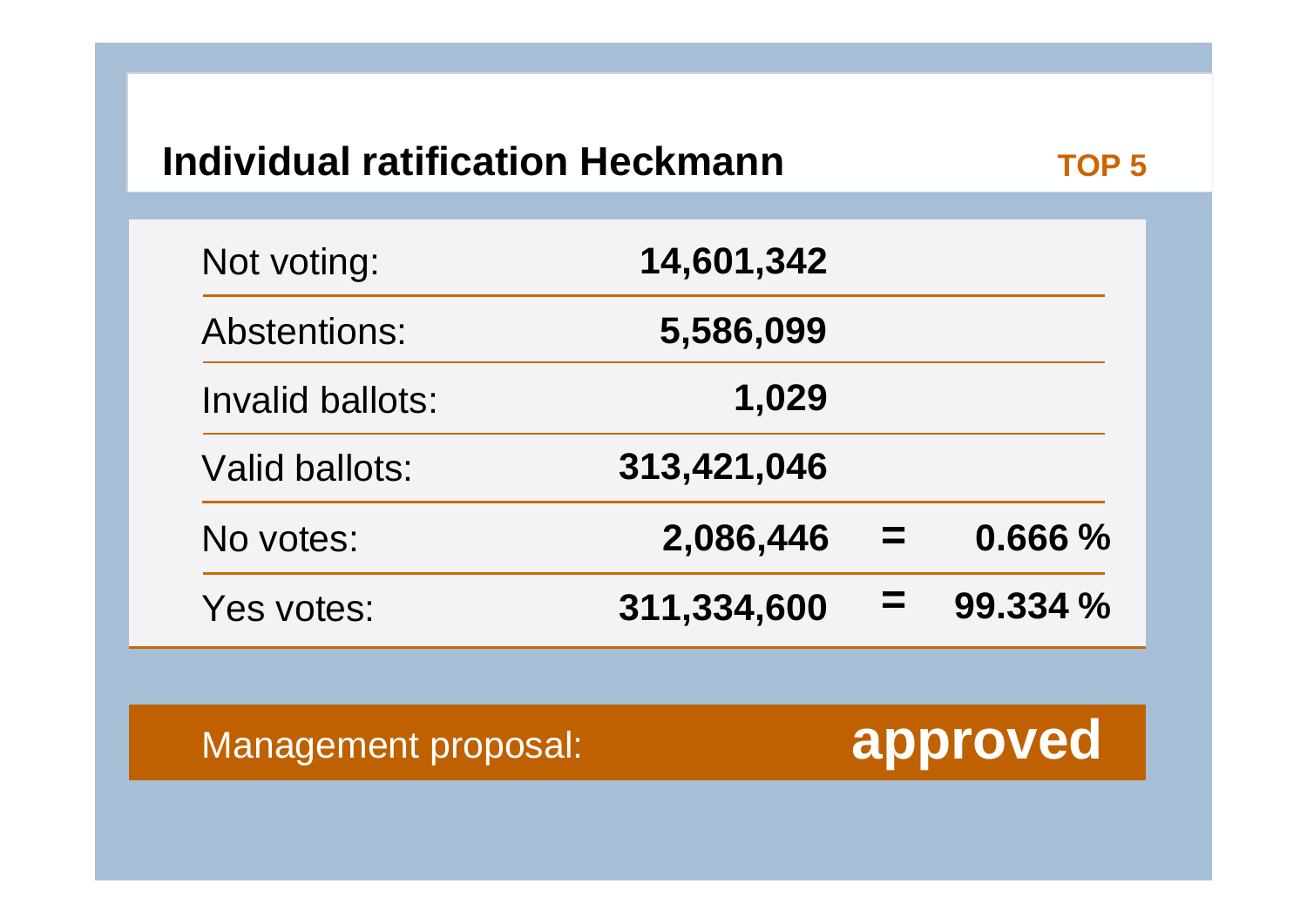#### **Individual ratification Dr. Ackermann**

| Not voting:             | 14,601,342  |          |          |
|-------------------------|-------------|----------|----------|
| <b>Abstentions:</b>     | 5,606,233   |          |          |
| <b>Invalid ballots:</b> | 1,329       |          |          |
| <b>Valid ballots:</b>   | 313,400,612 |          |          |
| No votes:               | 3,714,450   | $\equiv$ | 1.185%   |
| Yes votes:              | 309,686,162 | $\equiv$ | 98.815 % |

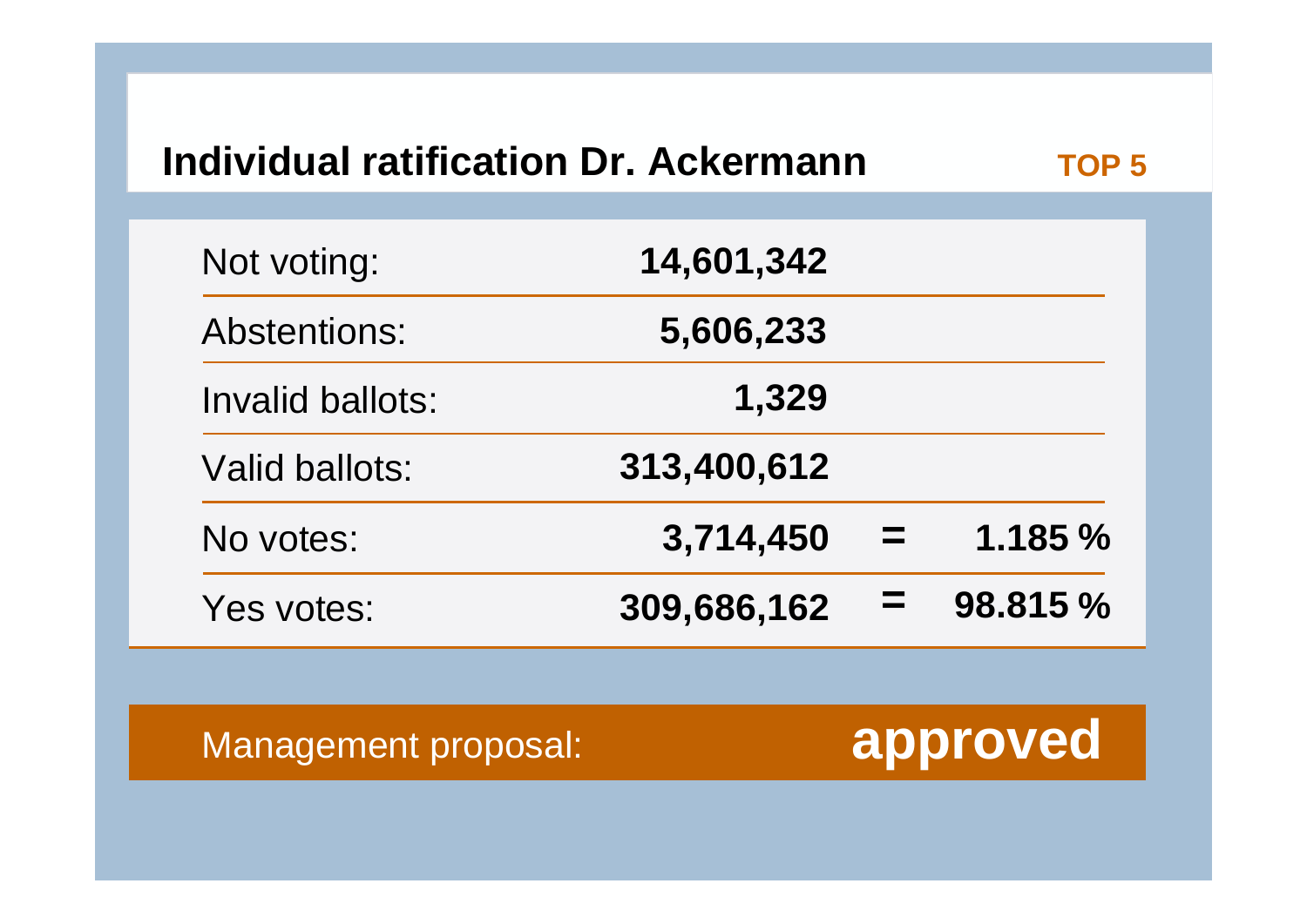#### **Individual ratification Adler**

| Not voting:           | 14,601,342  |          |          |
|-----------------------|-------------|----------|----------|
| Abstentions:          | 5,586,090   |          |          |
| Invalid ballots:      | 1,029       |          |          |
| <b>Valid ballots:</b> | 313,421,055 |          |          |
| No votes:             | 2,086,560   | $\equiv$ | 0.666%   |
| Yes votes:            | 311,334,495 | $\equiv$ | 99.334 % |

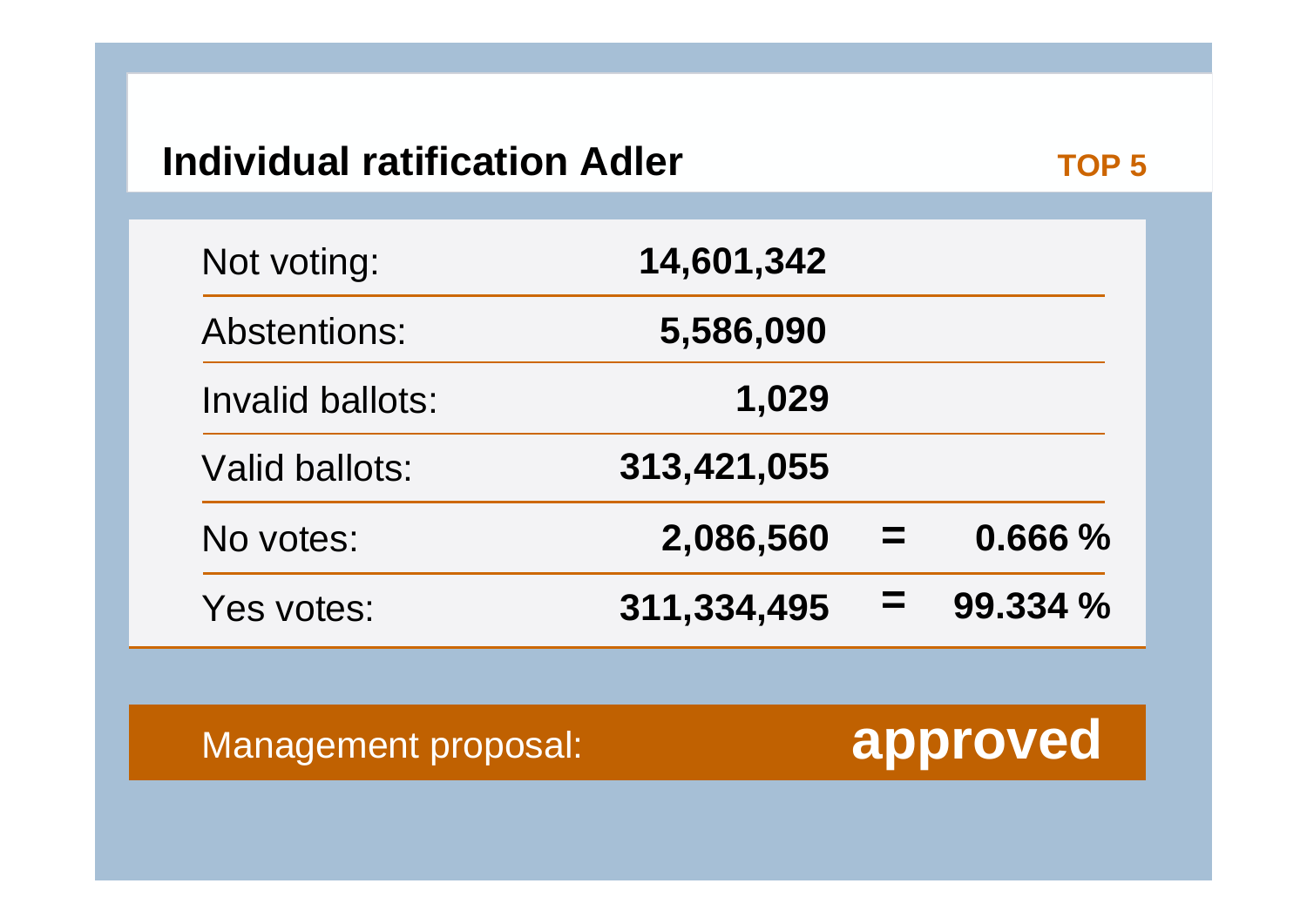#### **Individual ratification Bieletzki**

TOP<sub>5</sub>

| Not voting:             | 14,601,342  |     |          |
|-------------------------|-------------|-----|----------|
| Abstentions:            | 5,585,749   |     |          |
| <b>Invalid ballots:</b> | 1,029       |     |          |
| <b>Valid ballots:</b>   | 313,421,396 |     |          |
| No votes:               | 2,085,697   | $=$ | 0.665%   |
| Yes votes:              | 311,335,699 | $=$ | 99.335 % |

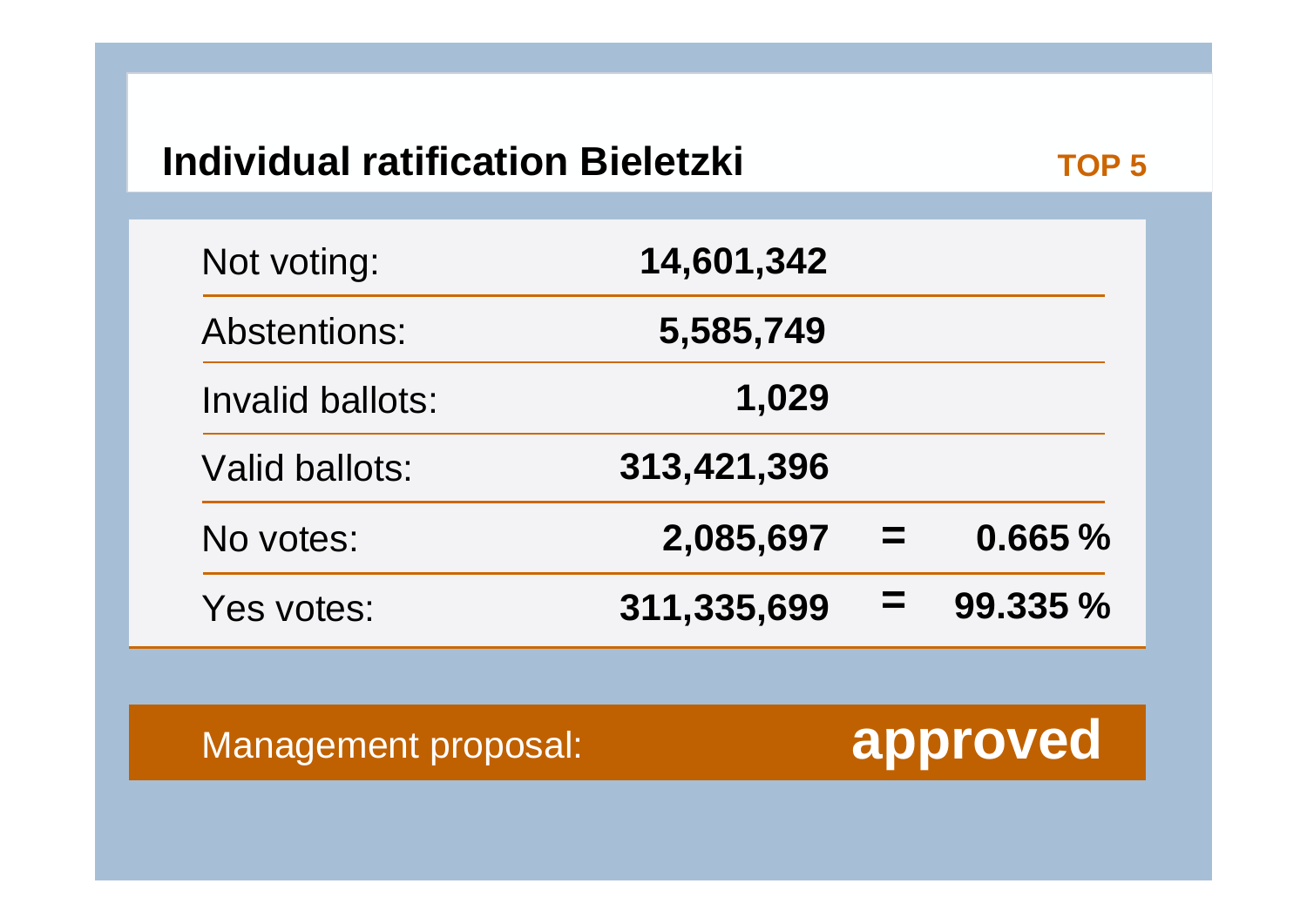#### **Individual ratification Coombe**

| Not voting:           | 14,601,342  |     |          |
|-----------------------|-------------|-----|----------|
| <b>Abstentions:</b>   | 5,586,114   |     |          |
| Invalid ballots:      | 1,029       |     |          |
| <b>Valid ballots:</b> | 313,421,031 |     |          |
| No votes:             | 2,084,231   | $=$ | 0.665%   |
| Yes votes:            | 311,336,800 | $=$ | 99.335 % |

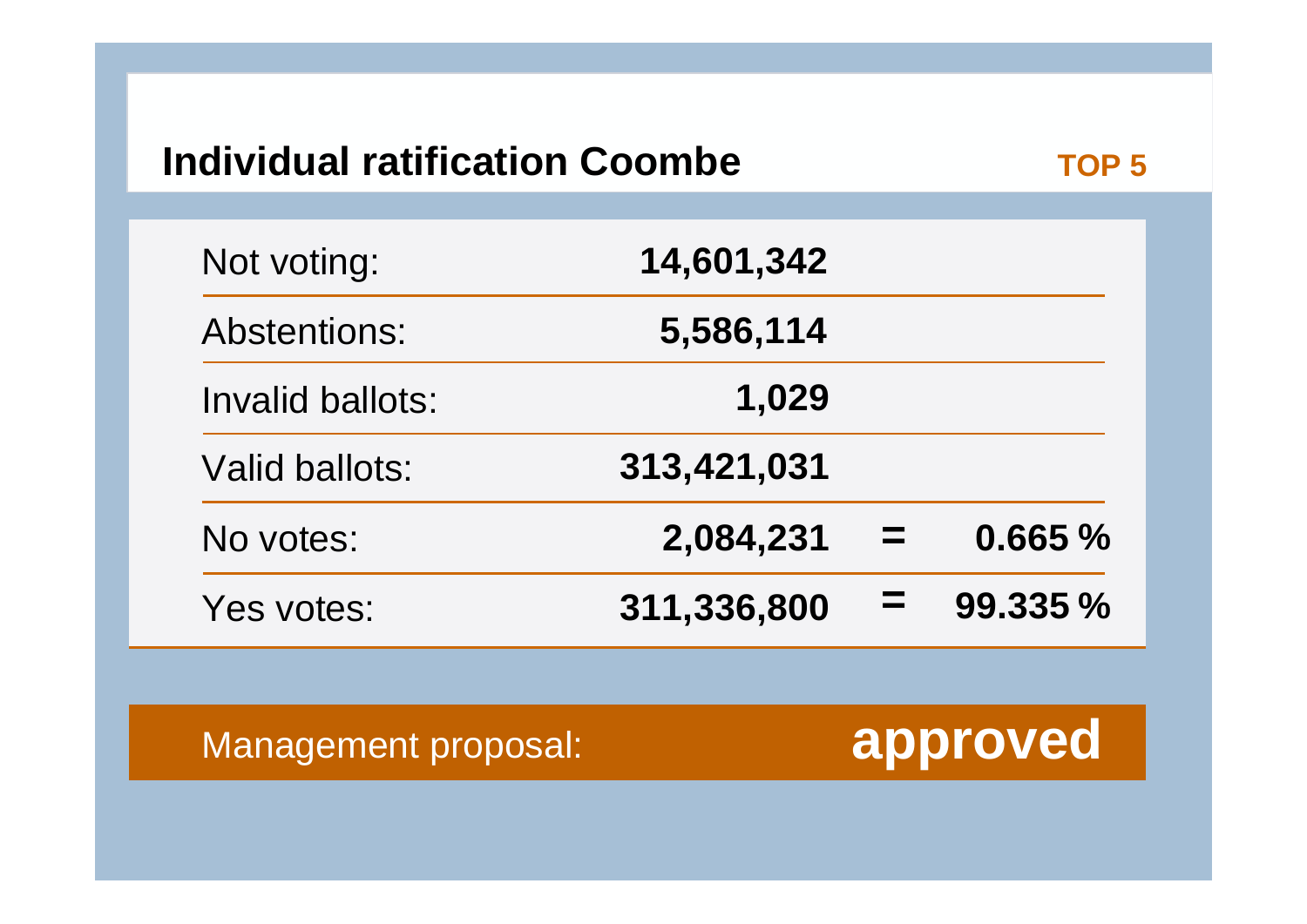#### **Individual ratification Cornudet**

TOP<sub>5</sub>

| Not voting:             | 14,601,342  |          |          |
|-------------------------|-------------|----------|----------|
| <b>Abstentions:</b>     | 5,585,549   |          |          |
| <b>Invalid ballots:</b> | 1,029       |          |          |
| Valid ballots:          | 313,421,596 |          |          |
| No votes:               | 2,085,456   | $\equiv$ | 0.665%   |
| Yes votes:              | 311,336,140 | $=$      | 99.335 % |

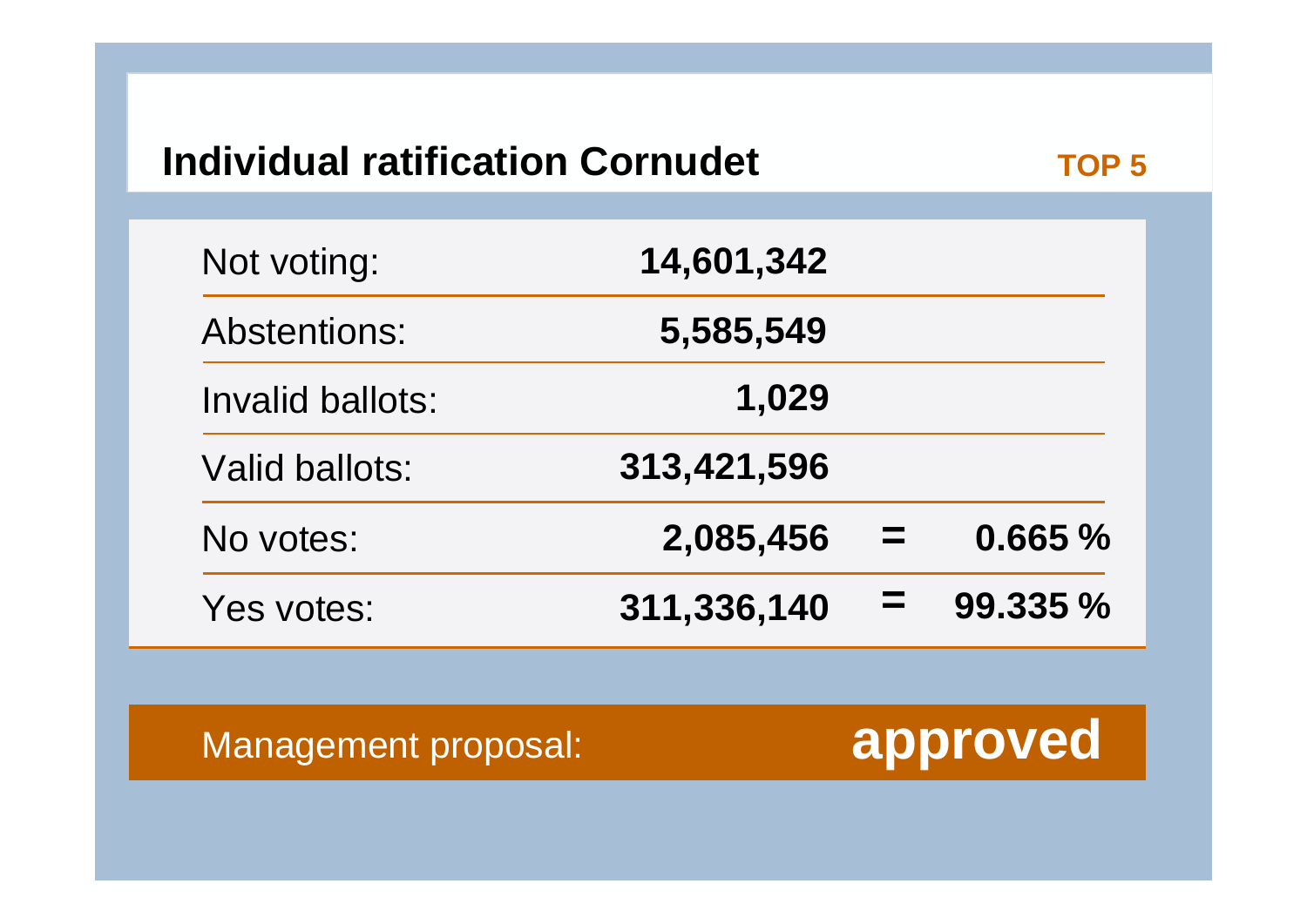#### **Individual ratification Dr. Cromme**

| Not voting:           | 14,601,342  |          |          |
|-----------------------|-------------|----------|----------|
| <b>Abstentions:</b>   | 5,585,972   |          |          |
| Invalid ballots:      | 1,029       |          |          |
| <b>Valid ballots:</b> | 313,421,173 |          |          |
| No votes:             | 2,088,709   |          | 0.666 %  |
| Yes votes:            | 311,332,464 | $\equiv$ | 99.334 % |

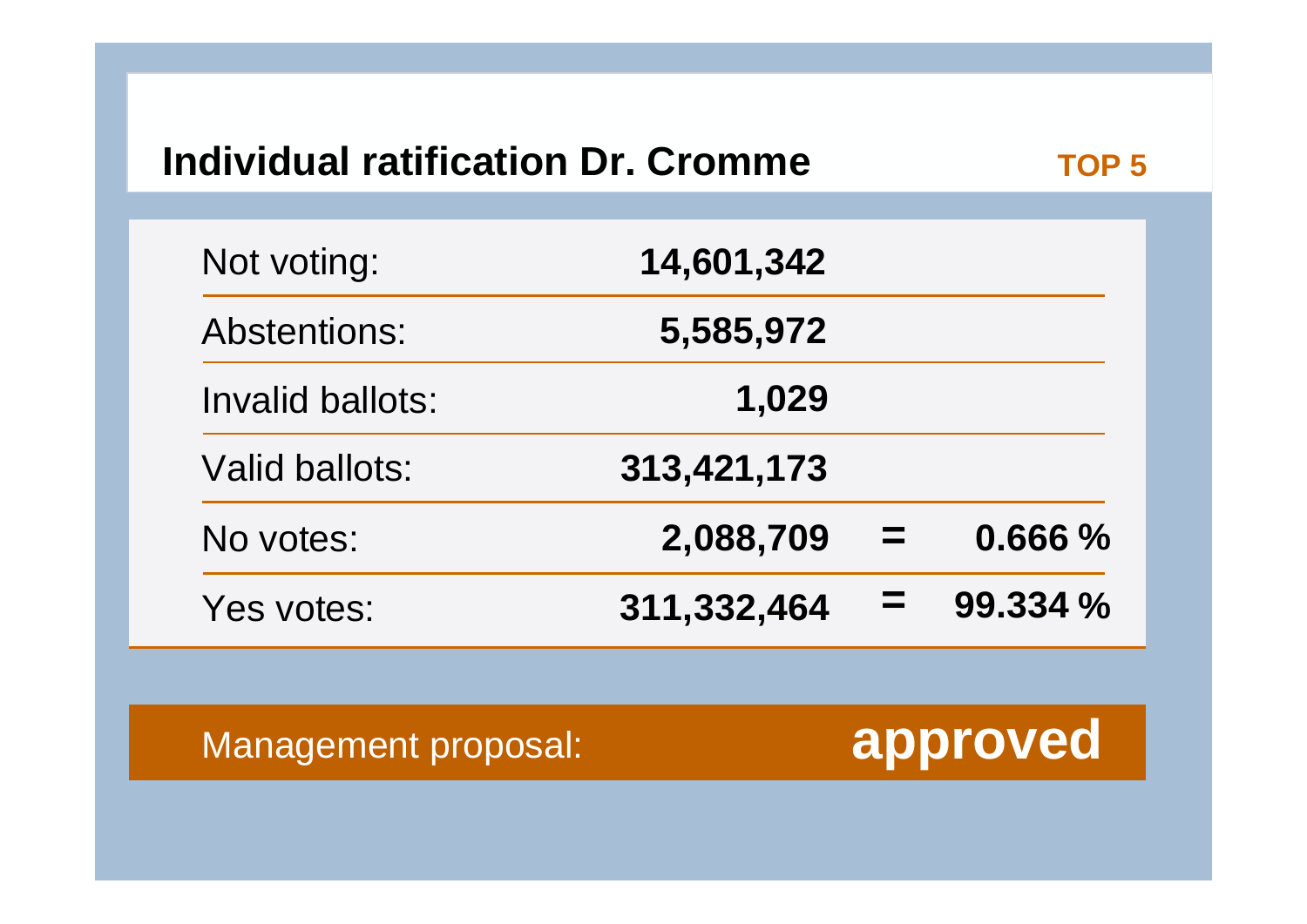#### **Individual ratification Grube**

| Not voting:           | 14,601,342  |     |          |
|-----------------------|-------------|-----|----------|
| <b>Abstentions:</b>   | 5,585,549   |     |          |
| Invalid ballots:      | 1,029       |     |          |
| <b>Valid ballots:</b> | 313,421,596 |     |          |
| No votes:             | 2,085,456   | $=$ | 0.665%   |
| Yes votes:            | 311,336,140 | =   | 99.335 % |

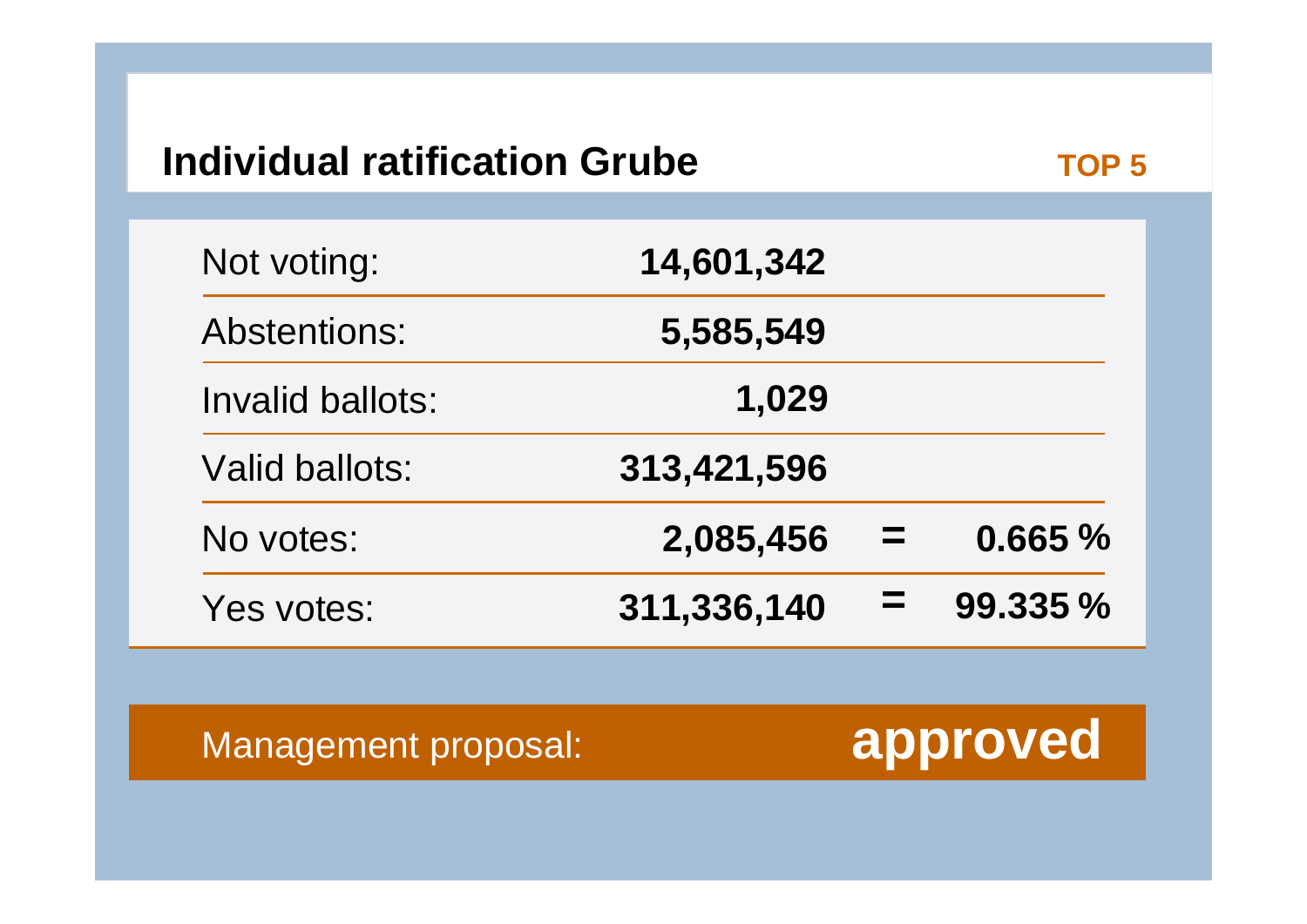#### **Individual ratification Hawreliuk**

| Not voting:           | 14,601,342  |          |          |
|-----------------------|-------------|----------|----------|
| Abstentions:          | 5,585,114   |          |          |
| Invalid ballots:      | 1,029       |          |          |
| <b>Valid ballots:</b> | 313,422,031 |          |          |
| No votes:             | 2,082,517   | $\equiv$ | 0.664%   |
| Yes votes:            | 311,339,514 | =        | 99.336 % |

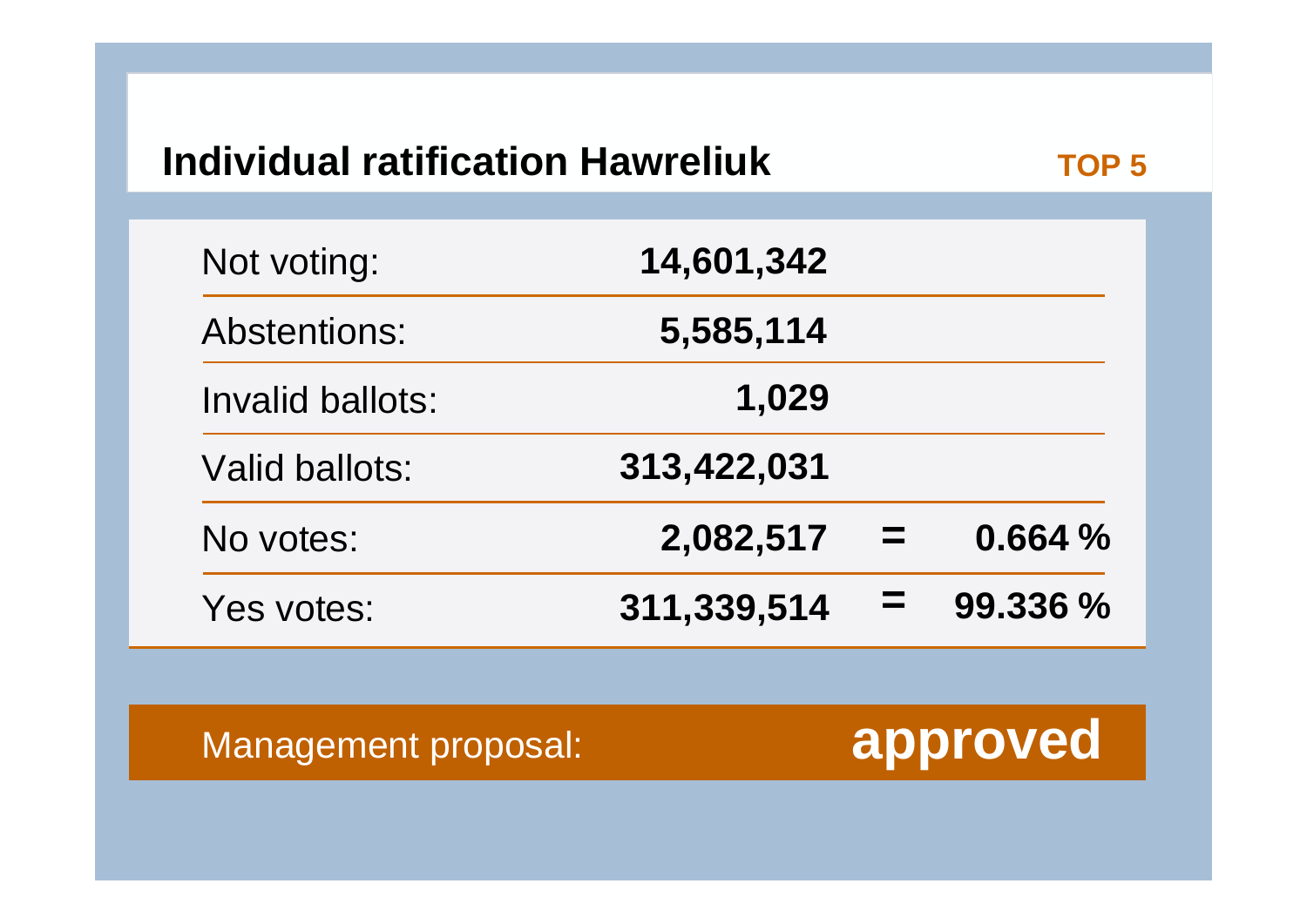#### **Individual ratification Huber**

| Not voting:             | 14,601,342  |          |          |
|-------------------------|-------------|----------|----------|
| <b>Abstentions:</b>     | 5,584,515   |          |          |
| <b>Invalid ballots:</b> | 1,029       |          |          |
| <b>Valid ballots:</b>   | 313,422,630 |          |          |
| No votes:               | 2,085,333   | $\equiv$ | 0.665%   |
| Yes votes:              | 311,337,297 | =        | 99.335 % |

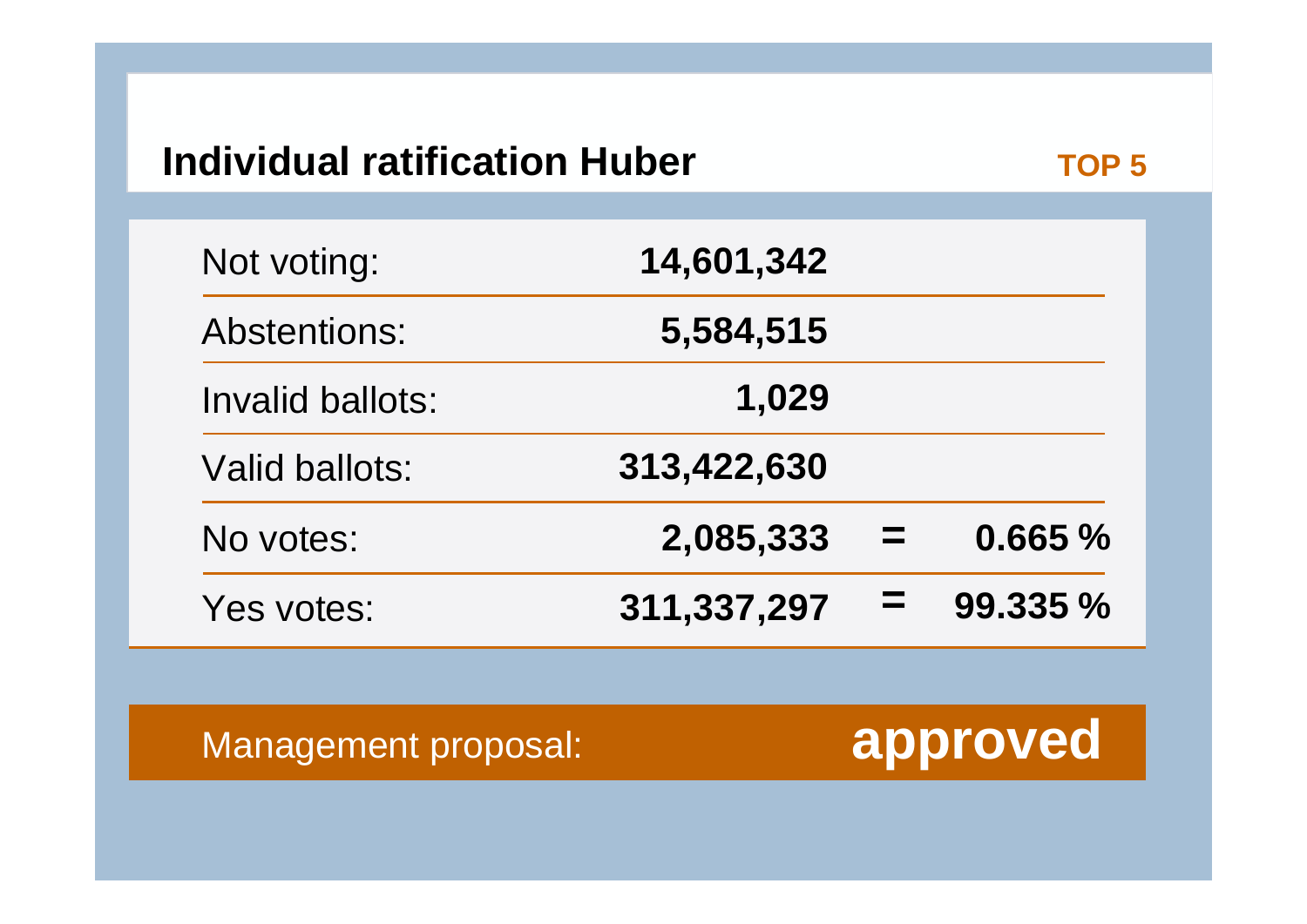#### **Individual ratification Prof. Kröll**

TOP<sub>5</sub>

| Not voting:           | 14,601,342  |          |          |
|-----------------------|-------------|----------|----------|
| Abstentions:          | 5,584,845   |          |          |
| Invalid ballots:      | 1,029       |          |          |
| <b>Valid ballots:</b> | 313,422,300 |          |          |
| No votes:             | 2,082,602   | $\equiv$ | 0.664%   |
| Yes votes:            | 311,339,698 | $=$      | 99.336 % |

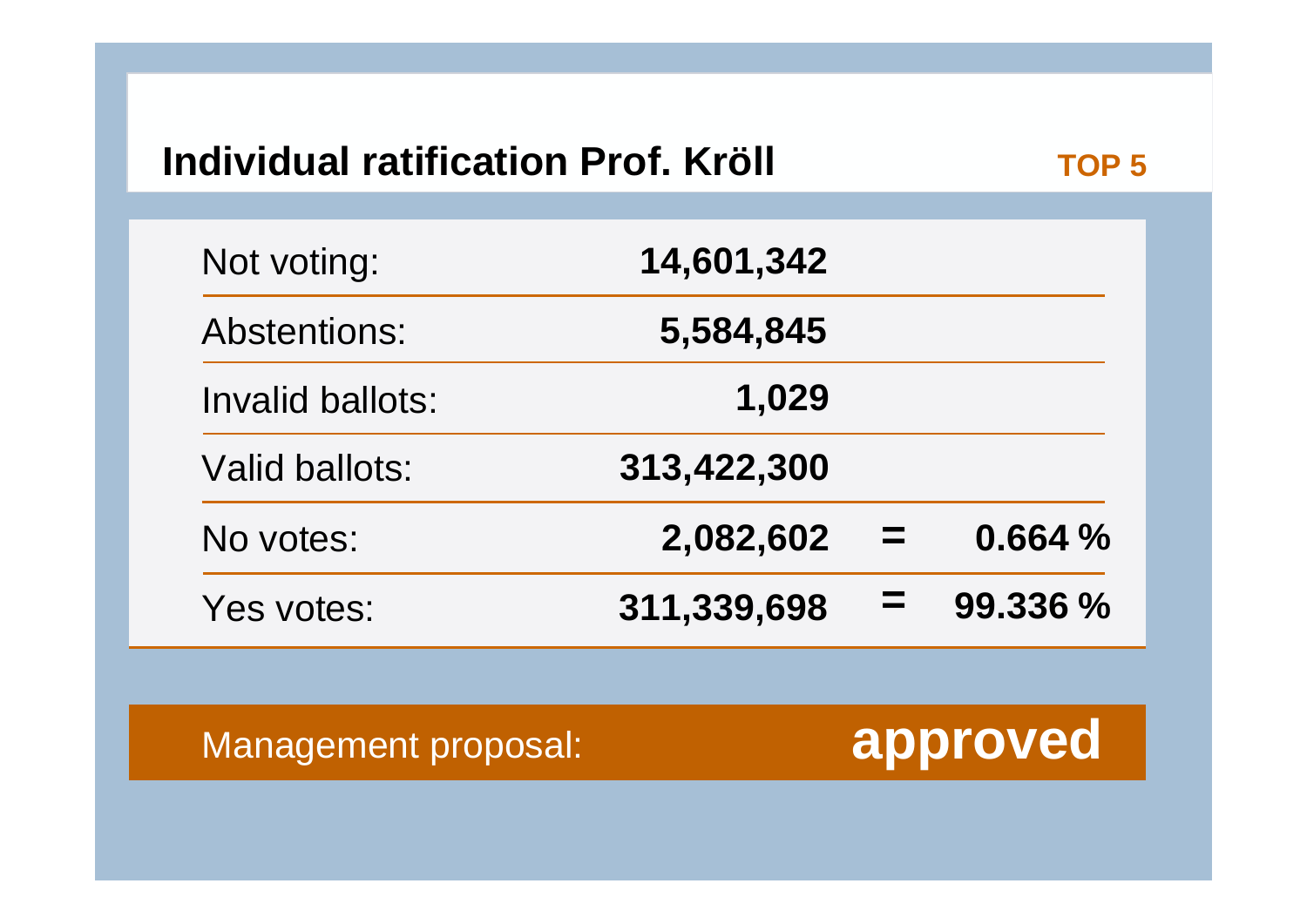#### **Individual ratification Müller**

| Not voting:             | 14,601,342  |          |          |
|-------------------------|-------------|----------|----------|
| <b>Abstentions:</b>     | 5,584,820   |          |          |
| <b>Invalid ballots:</b> | 1,029       |          |          |
| <b>Valid ballots:</b>   | 313,422,325 |          |          |
| No votes:               | 2,082,337   | $\equiv$ | 0.664%   |
| Yes votes:              | 311,339,988 | $=$      | 99.336 % |

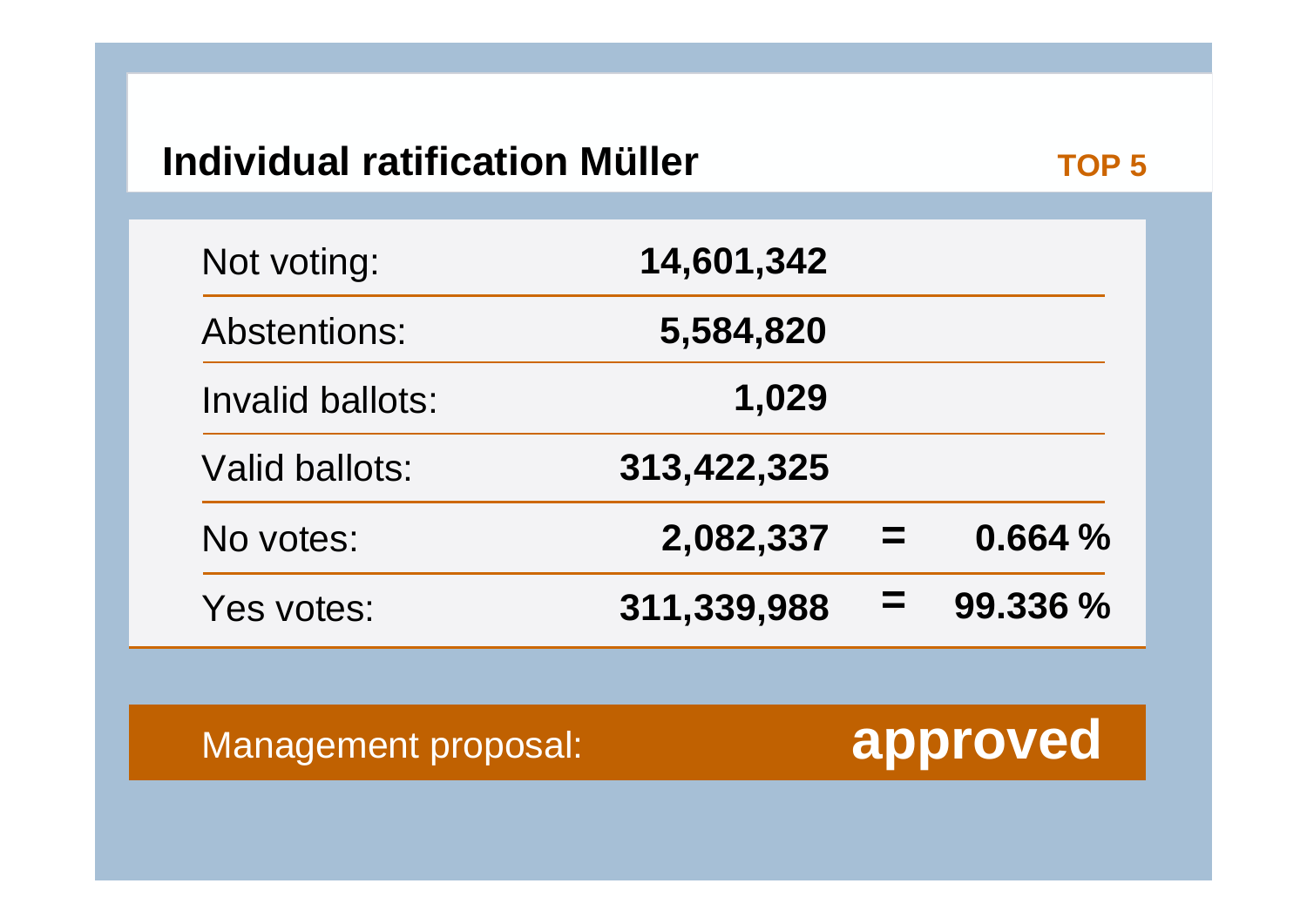#### **Individual ratification Nassauer**

| Not voting:             | 14,601,342  |          |          |
|-------------------------|-------------|----------|----------|
| Abstentions:            | 5.584,515   |          |          |
| <b>Invalid ballots:</b> | 1,029       |          |          |
| <b>Valid ballots:</b>   | 313,422,630 |          |          |
| No votes:               | 2,082,637   | <b>E</b> | 0.664 %  |
| Yes votes:              | 311,339,993 | =        | 99.336 % |

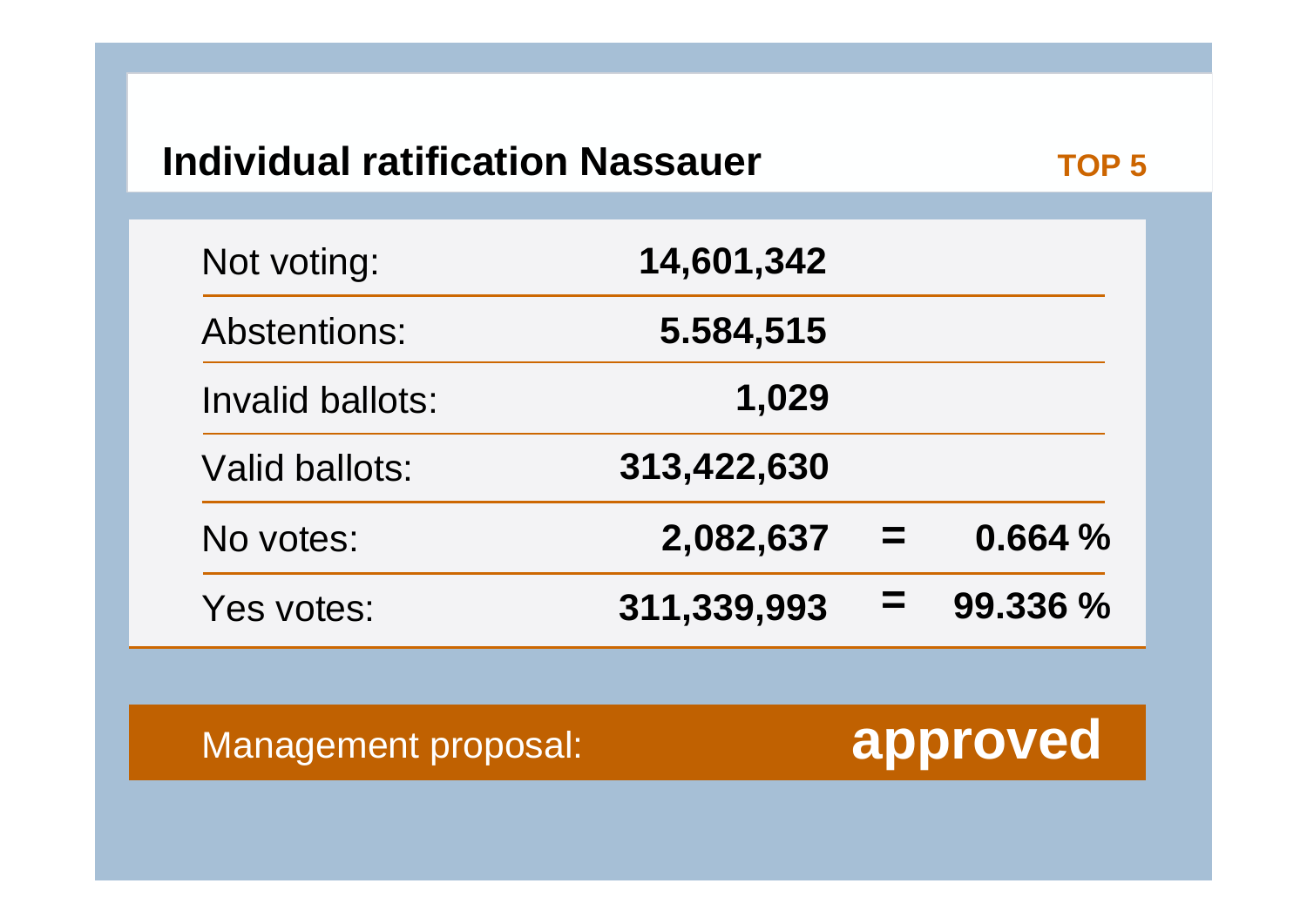#### **Individual ratification Dr. Schmidt TOP 5**

| Not voting:             | 14,601,342  |          |          |
|-------------------------|-------------|----------|----------|
| Abstentions:            | 5,583,076   |          |          |
| <b>Invalid ballots:</b> | 1,029       |          |          |
| Valid ballots:          | 313,424,069 |          |          |
| No votes:               | 3,132,019   | $\equiv$ | 0.999 %  |
| Yes votes:              | 310,292,050 | $=$      | 99.001 % |

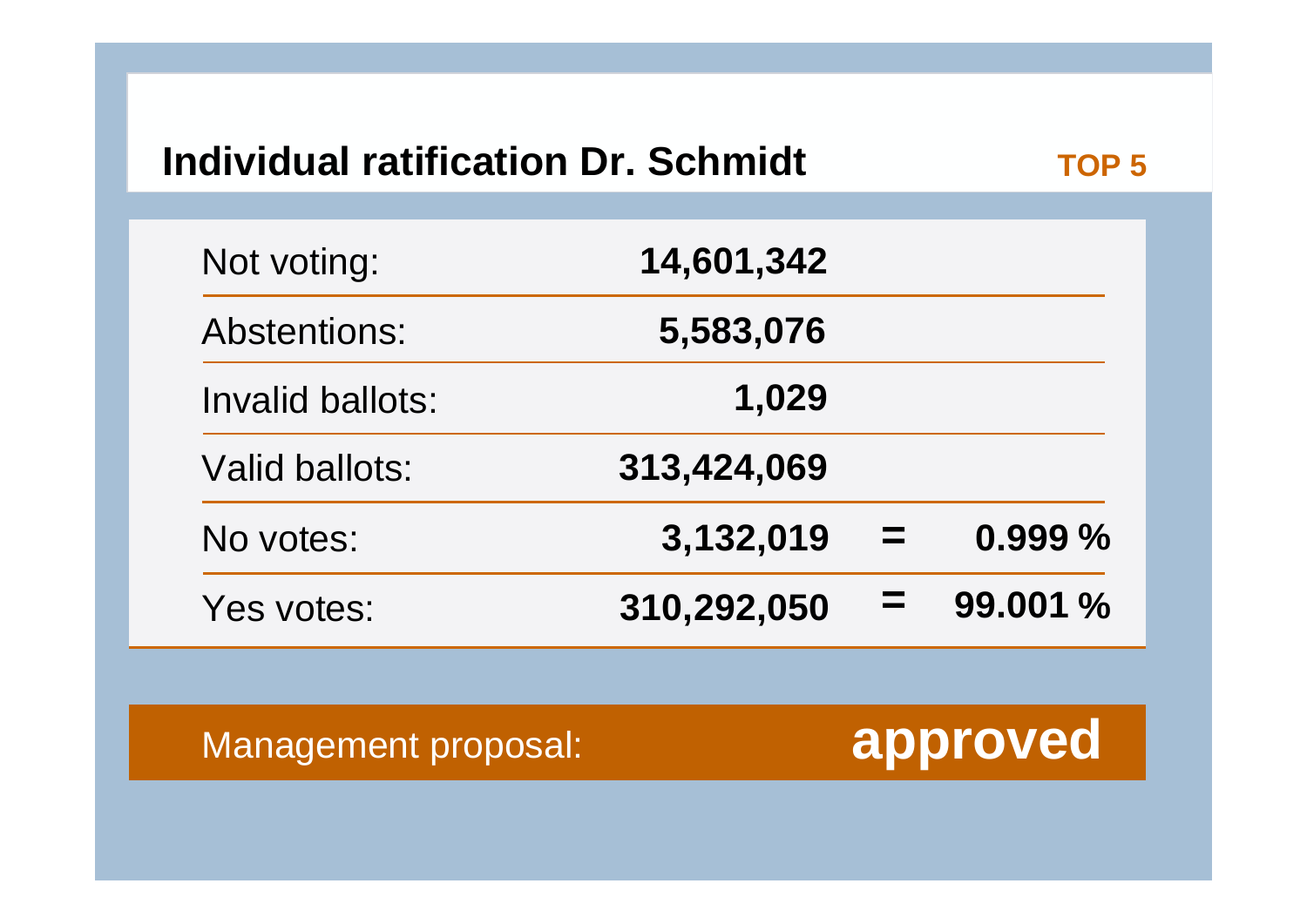#### **Individual ratification Dr. Schulte-NoelleTOP 5**

| Not voting:           | 14,601,342  |     |          |
|-----------------------|-------------|-----|----------|
| <b>Abstentions:</b>   | 5,584,455   |     |          |
| Invalid ballots:      | 1,029       |     |          |
| <b>Valid ballots:</b> | 313,422,690 |     |          |
| No votes:             | 2,083,951   | $=$ | 0.665%   |
| Yes votes:            | 311,338,739 | =   | 99.335 % |

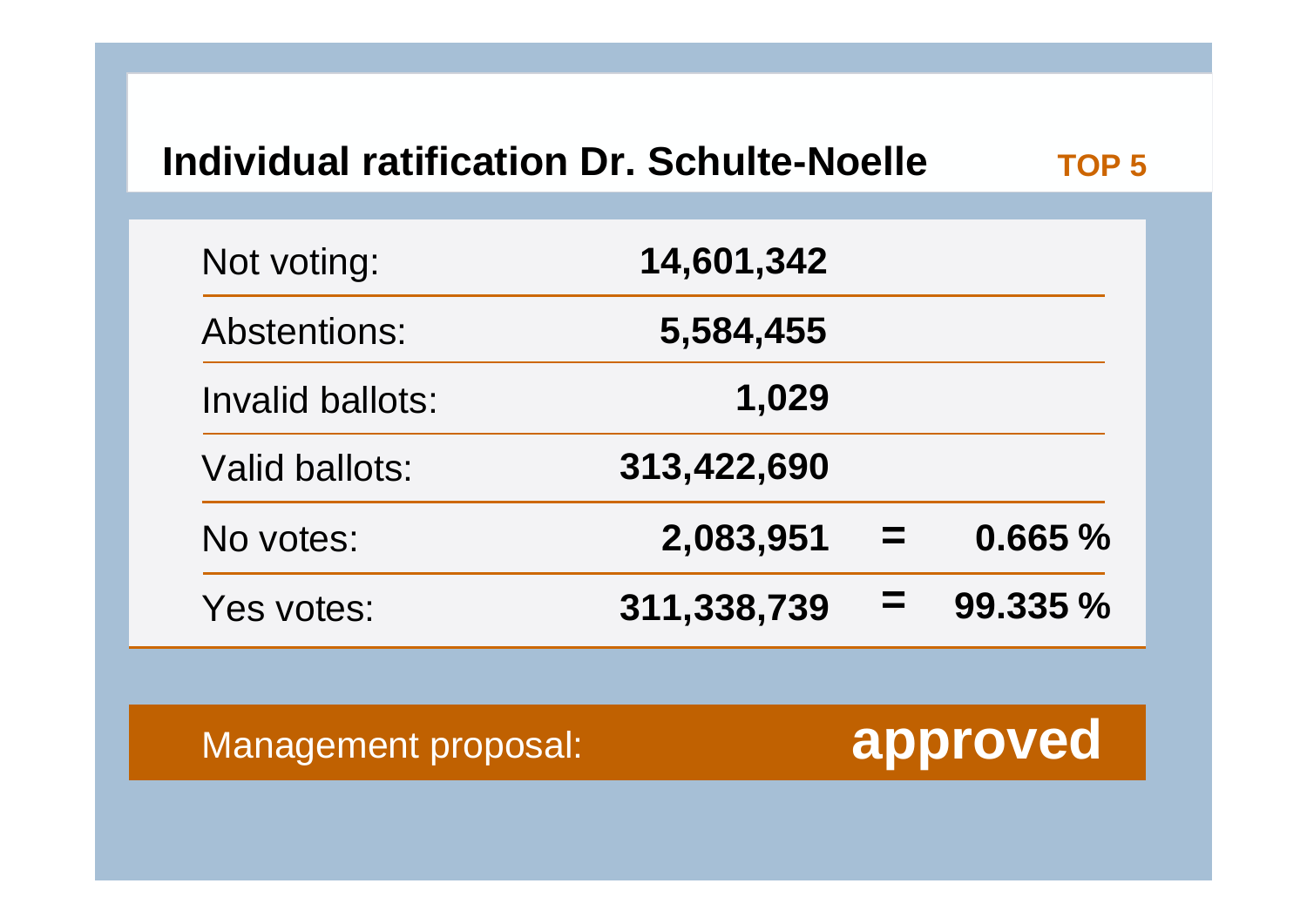#### **Individual ratification von Siemens**

| Not voting:           | 14,601,342  |     |          |
|-----------------------|-------------|-----|----------|
| <b>Abstentions:</b>   | 5,584,319   |     |          |
| Invalid ballots:      | 1,029       |     |          |
| <b>Valid ballots:</b> | 313,422,826 |     |          |
| No votes:             | 2,082,621   | $=$ | 0.664%   |
| Yes votes:            | 311,340,205 | $=$ | 99.336 % |

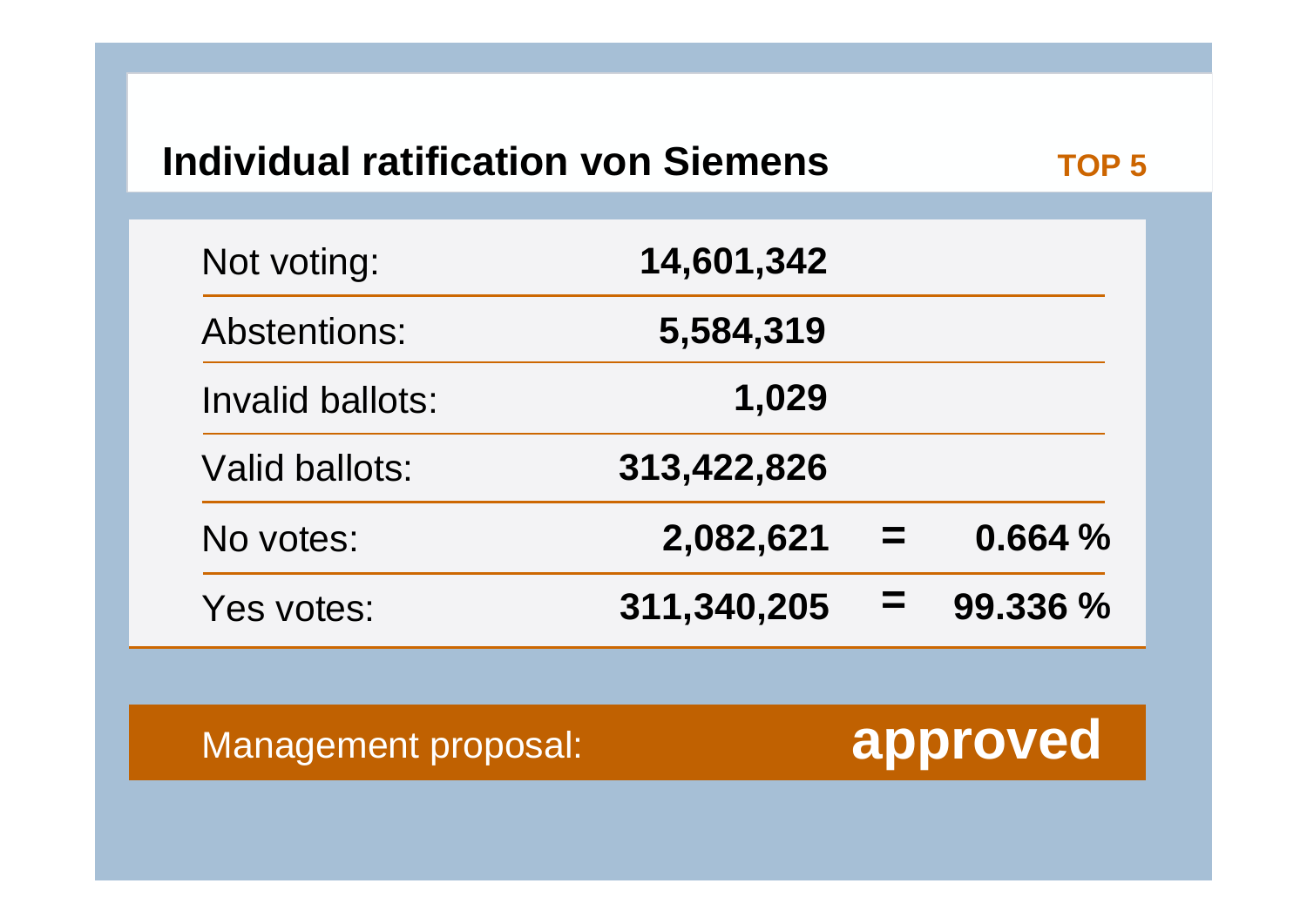#### **Individual ratification Speyer TOP 5**

| Not voting:             | 14,601,342  |          |          |
|-------------------------|-------------|----------|----------|
| Abstentions:            | 5,584,880   |          |          |
| <b>Invalid ballots:</b> | 1,029       |          |          |
| <b>Valid ballots:</b>   | 313,422,265 |          |          |
| No votes:               | 2,083,958   | $\equiv$ | 0,665 %  |
| Yes votes:              | 311,338,307 | $=$      | 99.335 % |

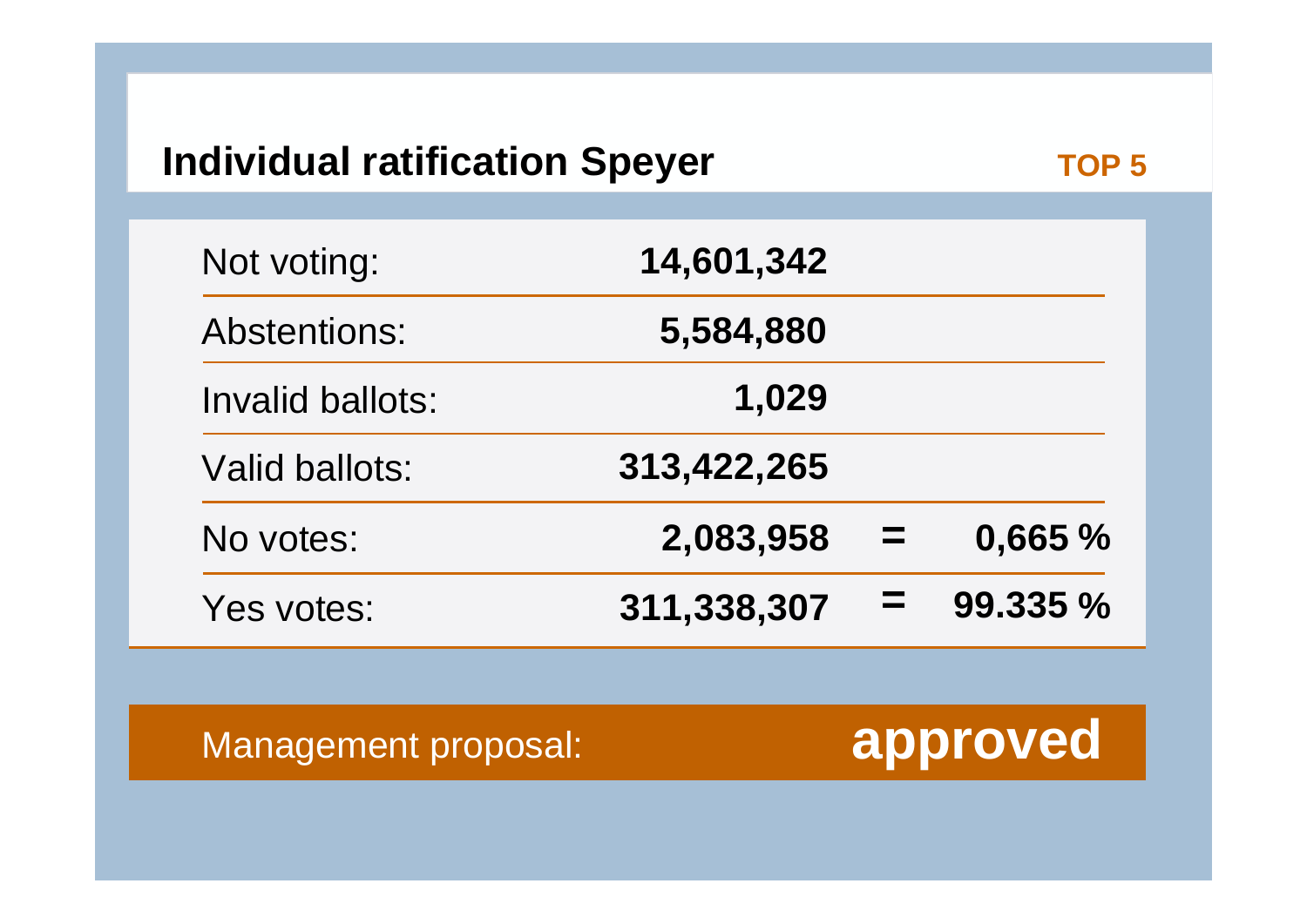#### **Individual ratification Lord Vallance of Tummel**

| Not voting:           | 14,601,342  |     |          |
|-----------------------|-------------|-----|----------|
| <b>Abstentions:</b>   | 5,586,470   |     |          |
| Invalid ballots:      | 1,029       |     |          |
| <b>Valid ballots:</b> | 313,420,675 |     |          |
| No votes:             | 2,082,022   | $=$ | 0.664%   |
| Yes votes:            | 311,338,653 | $=$ | 99.336 % |

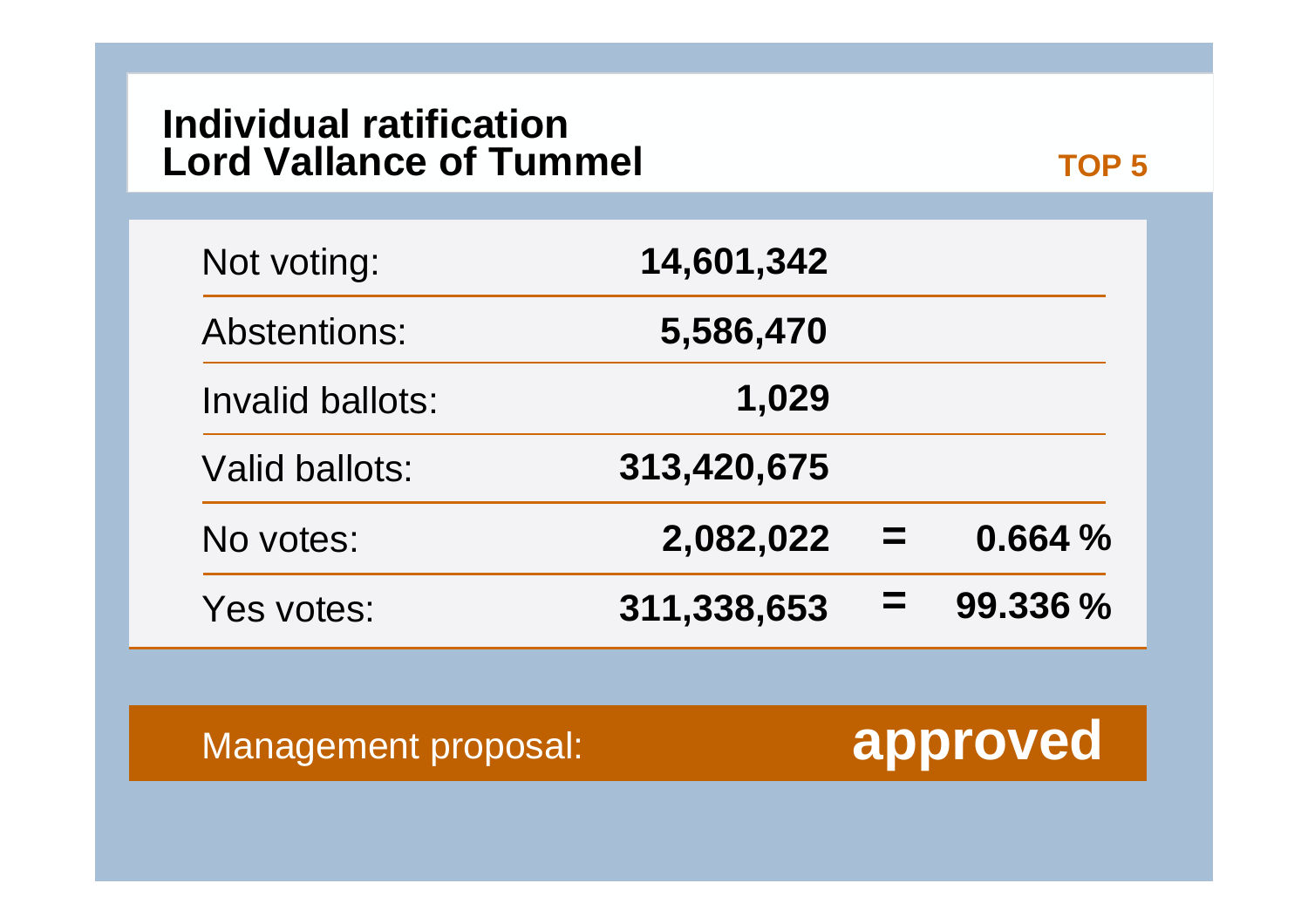#### **Individual ratification Wigand TOP 5**

| Not voting:           | 14,601,342  |          |          |
|-----------------------|-------------|----------|----------|
| <b>Abstentions:</b>   | 5,584,865   |          |          |
| Invalid ballots:      | 1,029       |          |          |
| <b>Valid ballots:</b> | 313,422,280 |          |          |
| No votes:             | 2,082,661   | $\equiv$ | 0.664 %  |
| Yes votes:            | 311,339,619 | $\equiv$ | 99.336 % |

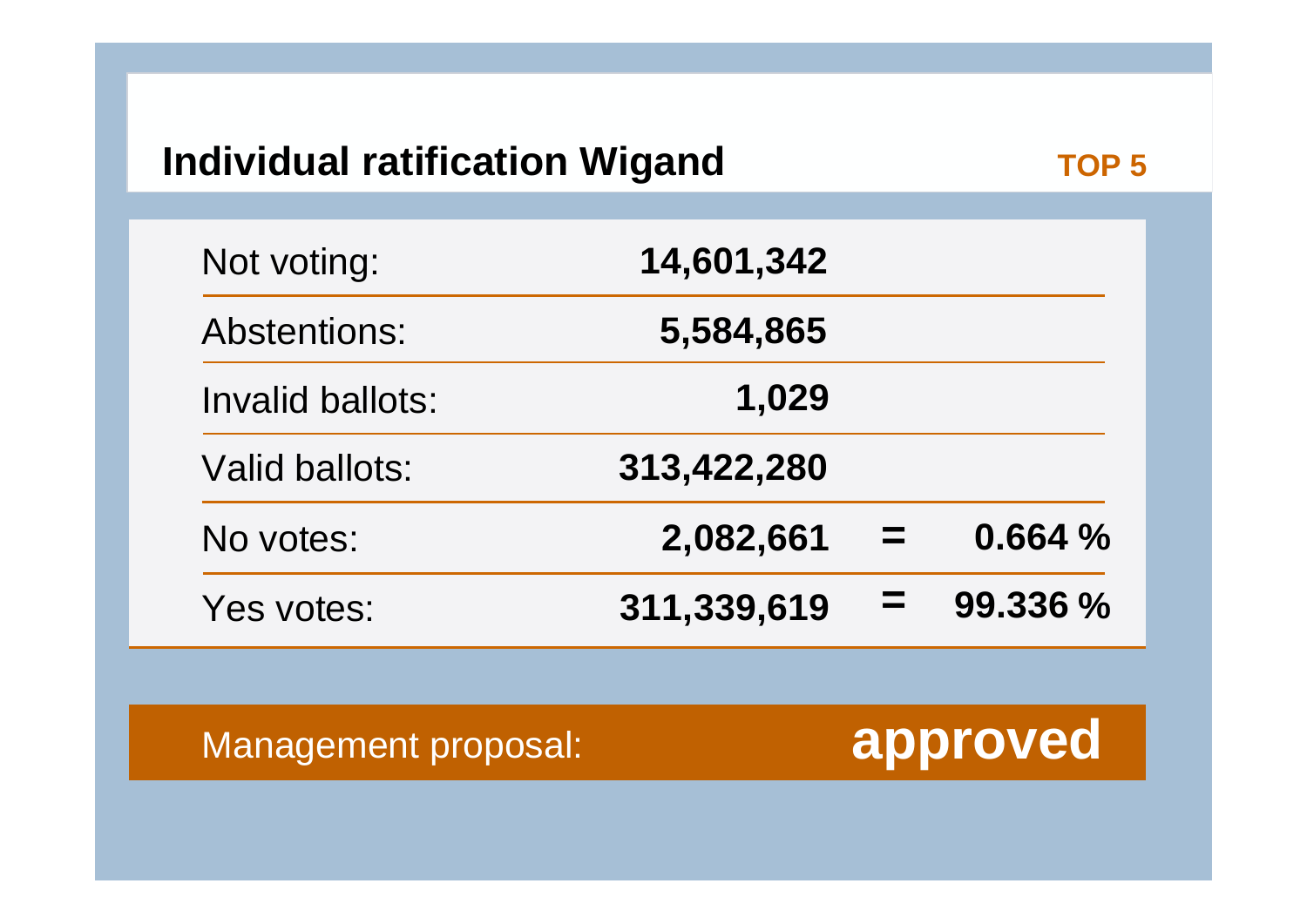#### **Appointment of independent auditors**

| Not voting:           | 1,436,623   |          |         |
|-----------------------|-------------|----------|---------|
| <b>Abstentions:</b>   | 3,175,064   |          |         |
| Invalid ballots:      | 308         |          |         |
| <b>Valid ballots:</b> | 328,997,521 |          |         |
| No votes:             | 1,281,681   | $\equiv$ | 0.390%  |
| Yes votes:            | 327,715,840 | $\equiv$ | 99.610% |

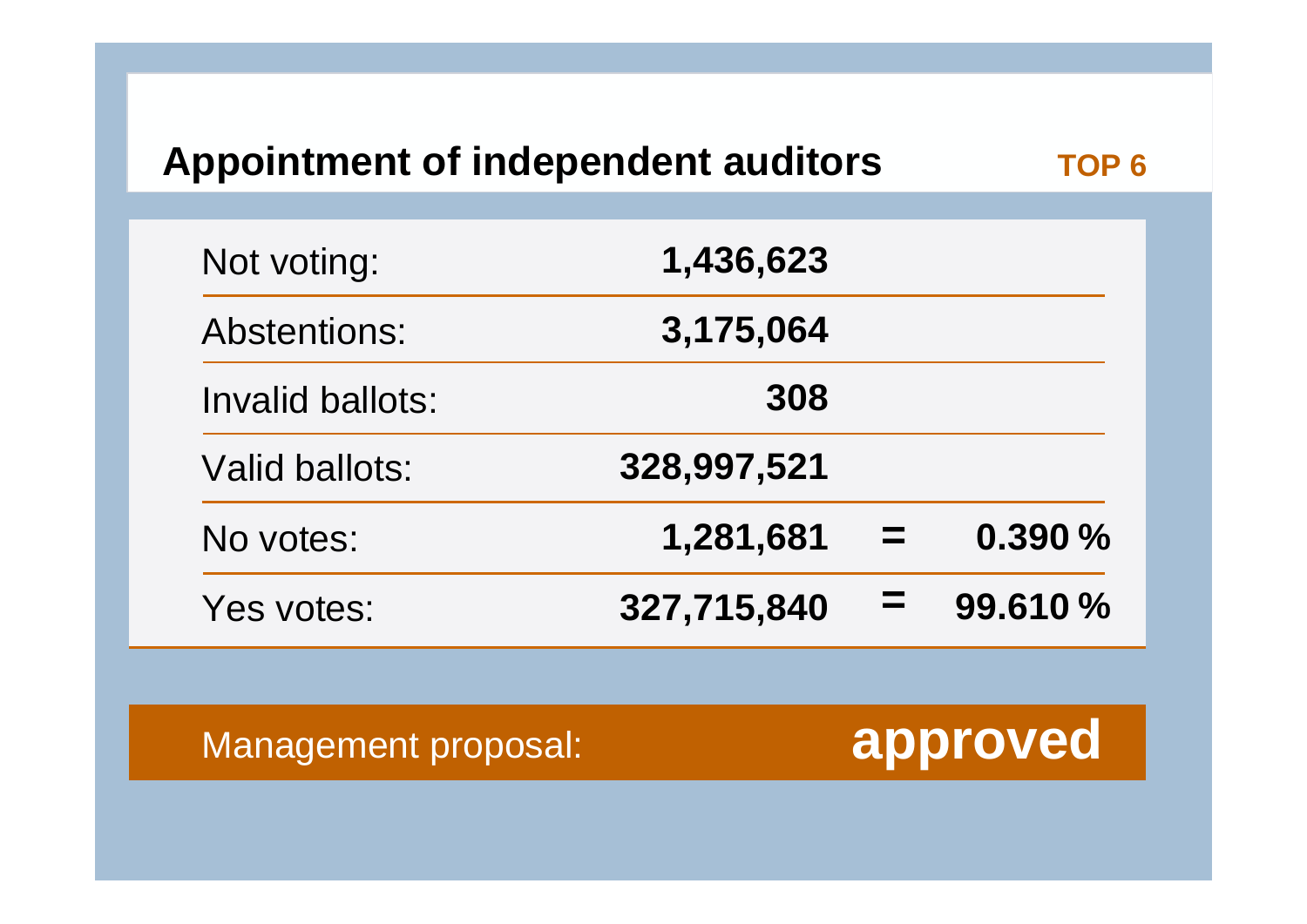#### Acquisition and use of Siemens shares **TOP 7**

| Not voting:           | 1,421,575   |     |          |
|-----------------------|-------------|-----|----------|
| <b>Abstentions:</b>   | 3,797,468   |     |          |
| Invalid ballots:      | 2,010       |     |          |
| <b>Valid ballots:</b> | 328,388,463 |     |          |
| No votes:             | 9,970,283   | $=$ | 3.036 %  |
| Yes votes:            | 318,418,180 | =   | 96.964 % |

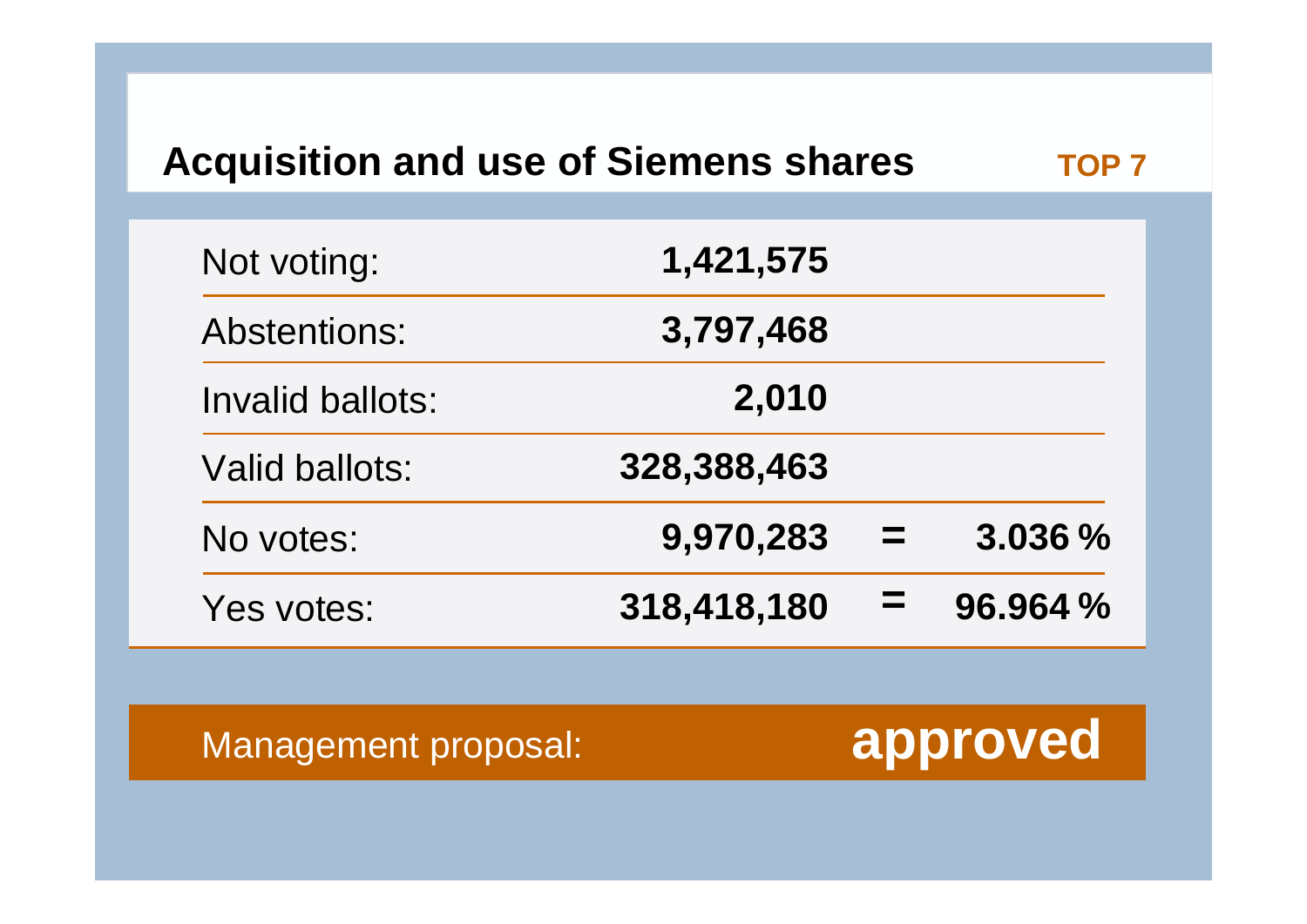## **Authorized capital 2006 and use of Siemens shares**

| Not voting:           | 1,409,155   |          |          |
|-----------------------|-------------|----------|----------|
| <b>Abstentions:</b>   | 6,881,340   |          |          |
| Invalid ballots:      | 940         |          |          |
| <b>Valid ballots:</b> | 325,318,081 |          |          |
| No votes:             | 5,127,325   | $\equiv$ | 1.576 %  |
| Yes votes:            | 320,190,756 | $\equiv$ | 98.424 % |

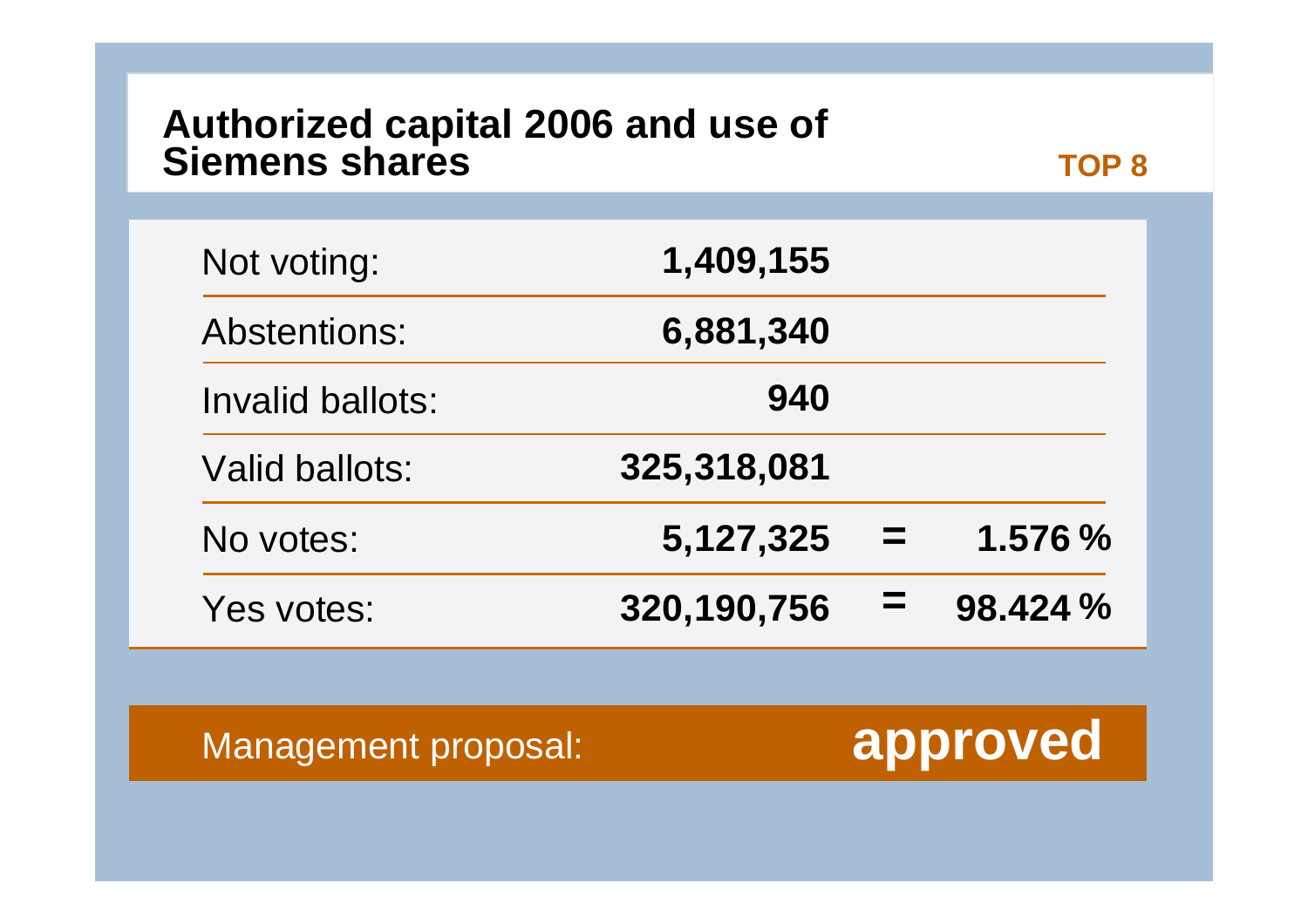## **Adjustments of Articles of Association to new legislation**

**TOP 9**

| Not voting:           | 1,402,073   |          |         |
|-----------------------|-------------|----------|---------|
| <b>Abstentions:</b>   | 3,383,908   |          |         |
| Invalid ballots:      | 7,782       |          |         |
| <b>Valid ballots:</b> | 328,815,753 |          |         |
| No votes:             | 5,231,231   | $\equiv$ | 1.591%  |
| Yes votes:            | 323,584,522 | $\equiv$ | 98.409% |

Management proposal: **approved**